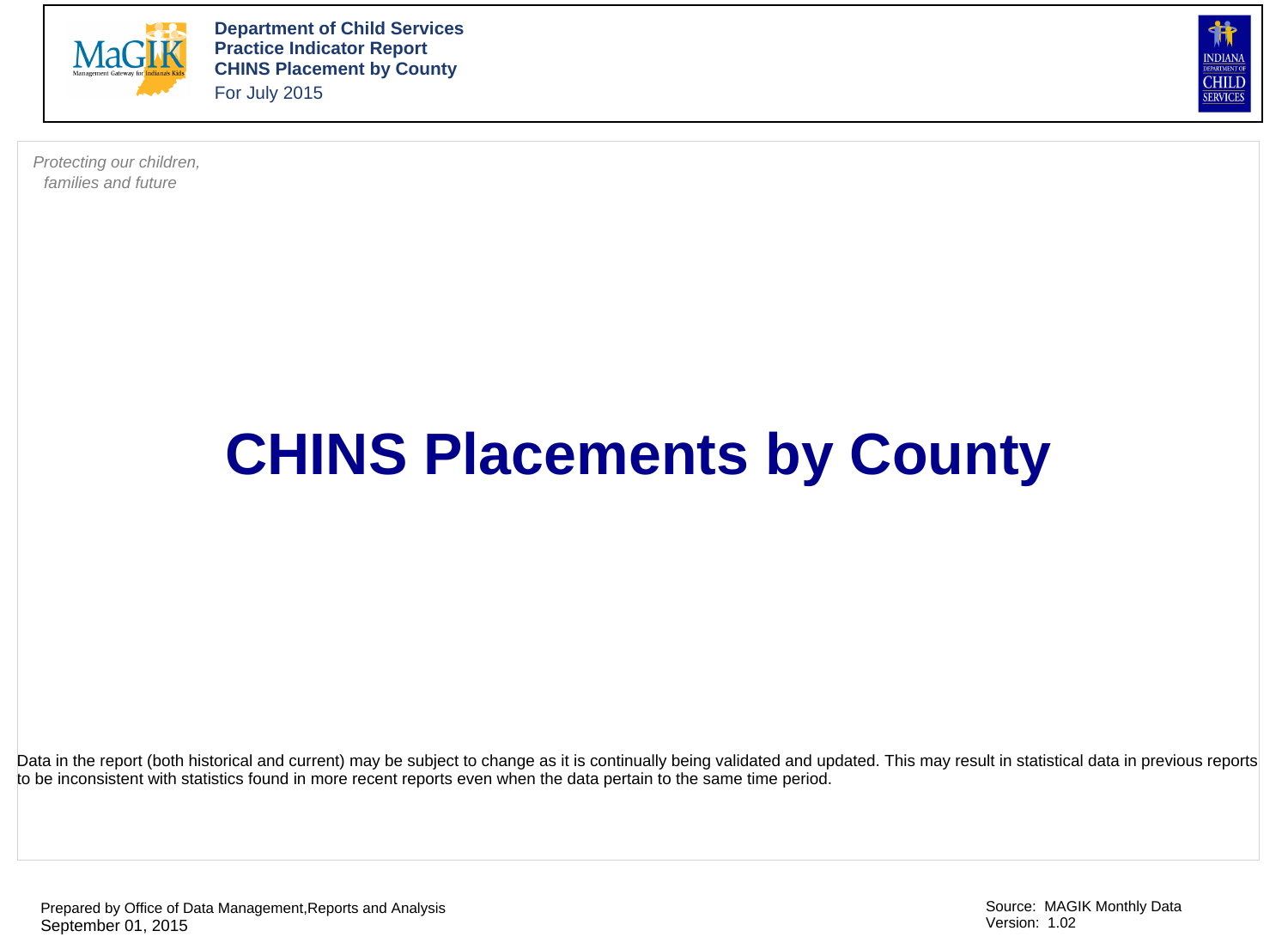



|                                                                                                                                            |              |            |     |      |              |      | <b>July 2015</b> |               |       |                               |       |               |       |     |
|--------------------------------------------------------------------------------------------------------------------------------------------|--------------|------------|-----|------|--------------|------|------------------|---------------|-------|-------------------------------|-------|---------------|-------|-----|
| Location                                                                                                                                   |              |            |     |      | <b>CHINS</b> |      |                  |               |       | <b>Out of Home Placements</b> |       |               |       |     |
| <b>Total</b><br><b>Residential</b><br>In Home<br>Non-Relative Foster Home<br><b>Out Of Home Placement</b><br><b>Relative Home</b><br>Other |              |            |     |      |              |      |                  |               |       |                               |       |               |       |     |
| $\%$<br><b>CHINS</b>   Count  <br>Count<br>$\%$                                                                                            |              |            |     |      |              |      | Count            | $\frac{9}{6}$ | Count | $\%$                          | Count | $\frac{0}{6}$ | Count | %   |
| Statewide                                                                                                                                  | Total        | 18925 5607 |     | 29.6 | 13318        | 70.4 | 6393             | 48.0          | 5831  | 43.8                          | 857   | 6.4           | 237   | 1.8 |
| <b>Region 1</b>                                                                                                                            | <b>Total</b> | 2324       | 769 | 33.1 | 1555         | 66.9 | 506              | 32.5          | 822   | 52.9                          | 175   | 11.3          | 52    | 3.3 |
|                                                                                                                                            | Lake         | 2324       | 769 | 33.1 | 1555         | 66.9 | 506              | 32.5          | 822   | 52.9                          | 175   | 11.3          | 52    | 3.3 |

|                   |              |         |      |              |                              |       |                       | Region 1 For July 2014 to July 2015 |                                 |                               |                    |       |       |
|-------------------|--------------|---------|------|--------------|------------------------------|-------|-----------------------|-------------------------------------|---------------------------------|-------------------------------|--------------------|-------|-------|
| <b>Month</b>      | <b>Total</b> |         |      | <b>CHINS</b> |                              |       |                       |                                     |                                 | <b>Out Of Home Placements</b> |                    |       |       |
|                   | <b>CHINS</b> | In Home |      |              | <b>Out Of Home Placement</b> |       | <b>Relative Homes</b> |                                     | <b>Non-Relative Foster Home</b> |                               | <b>Residential</b> |       | Other |
|                   | Count        | Count   | $\%$ | Count        | %                            | Count | %                     | Count                               | %                               | Count                         | $\%$               | Count | %     |
| <b>July 2015</b>  | 2324         | 769     | 33.1 | 1555         | 66.9                         | 506   | 32.5                  | 822                                 | 52.9                            | 175                           | 11.3               | 52    | 3.3   |
| June 2015         | 2349         | 760     | 32.4 | 1589         | 67.6                         | 498   | 31.3                  | 869                                 | 54.7                            | 164                           | 10.3               | 58    | 3.7   |
| May 2015          | 2362         | 738     | 31.2 | 1624         | 68.8                         | 492   | 30.3                  | 906                                 | 55.8                            | 168                           | 10.3               | 58    | 3.6   |
| April 2015        | 2336         | 739     | 31.6 | 1597         | 68.4                         | 501   | 31.4                  | 895                                 | 56.0                            | 139                           | 8.7                | 62    | 3.9   |
| <b>March 2015</b> | 2303         | 727     | 31.6 | 1576         | 68.4                         | 490   | 31.1                  | 891                                 | 56.5                            | 140                           | 8.9                | 55    | 3.5   |
| February 2015     | 2287         | 732     | 32.0 | 1555         | 68.0                         | 484   | 31.1                  | 869                                 | 55.9                            | 151                           | 9.7                | 51    | 3.3   |
| January 2015      | 2240         | 668     | 29.8 | 1572         | 70.2                         | 495   | 31.5                  | 865                                 | 55.0                            | 164                           | 10.4               | 48    | 3.1   |
| December 2014     | 2212         | 623     | 28.2 | 1589         | 71.8                         | 505   | 31.8                  | 885                                 | 55.7                            | 157                           | 9.9                | 42    | 2.6   |
| November 2014     | 2170         | 602     | 27.7 | 1568         | 72.3                         | 496   | 31.6                  | 877                                 | 55.9                            | 155                           | 9.9                | 40    | 2.6   |
| October 2014      | 2221         | 641     | 28.9 | 1580         | 71.1                         | 500   | 31.6                  | 886                                 | 56.1                            | 156                           | 9.9                | 38    | 2.4   |
| September 2014    | 2070         | 589     | 28.5 | 1481         | 71.5                         | 486   | 32.8                  | 801                                 | 54.1                            | 155                           | 10.5               | 39    | 2.6   |
| August 2014       | 2083         | 620     | 29.8 | 1463         | 70.2                         | 469   | 32.1                  | 794                                 | 54.3                            | 162                           | 11.1               | 38    | 2.6   |
| <b>July 2014</b>  | 2094         | 576     | 27.5 | 1518         | 72.5                         | 500   | 32.9                  | 824                                 | 54.3                            | 158                           | 10.4               | 36    | 2.4   |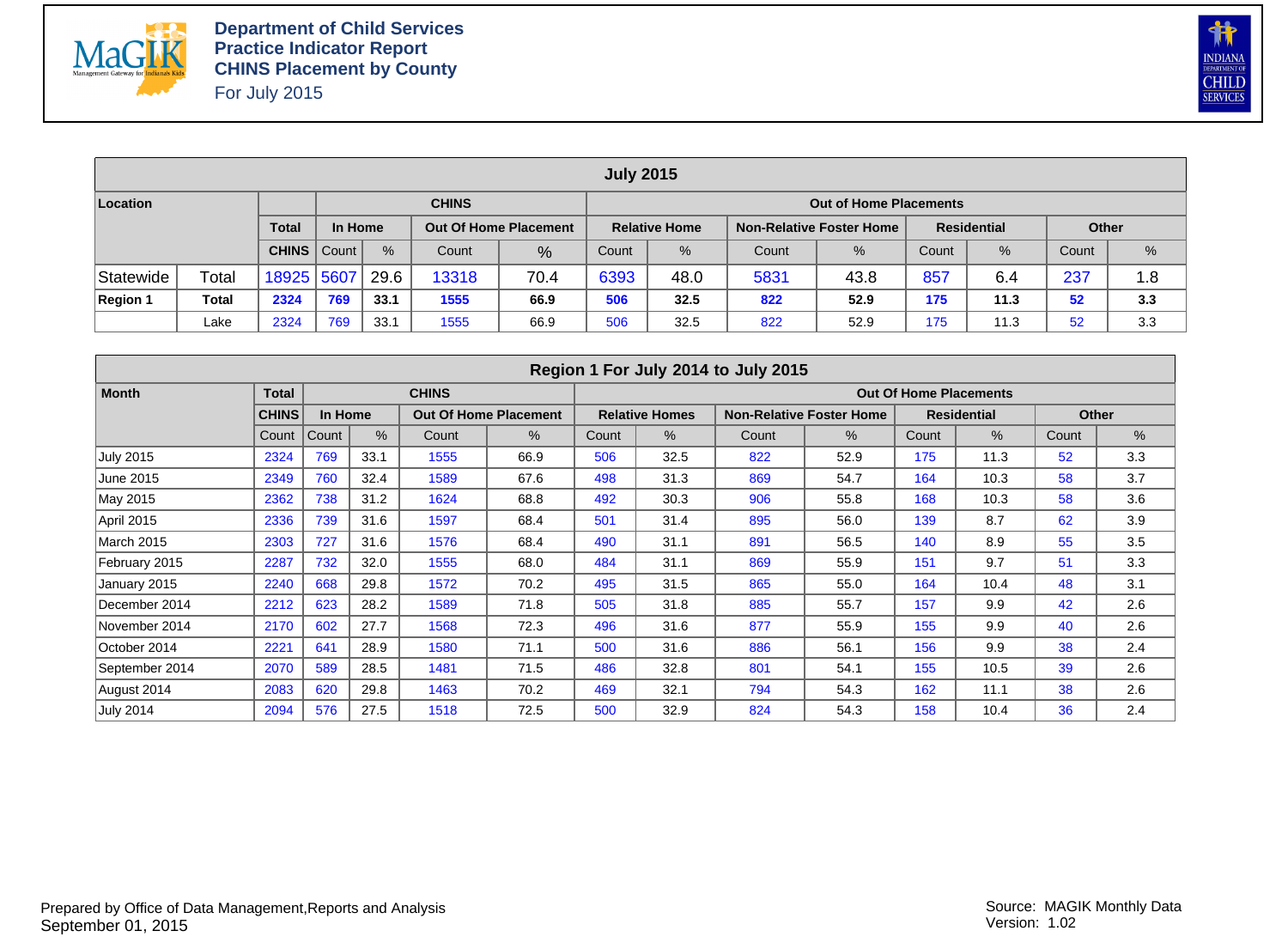



|                 |               |              |         |      |                                                                    |                                                                  | <b>July 2015</b> |                      |     |                                 |                |                    |                |     |  |  |  |
|-----------------|---------------|--------------|---------|------|--------------------------------------------------------------------|------------------------------------------------------------------|------------------|----------------------|-----|---------------------------------|----------------|--------------------|----------------|-----|--|--|--|
| Location        |               |              |         |      | <b>CHINS</b>                                                       |                                                                  |                  |                      |     | <b>Out of Home Placements</b>   |                |                    |                |     |  |  |  |
|                 |               | <b>Total</b> | In Home |      |                                                                    | <b>Out Of Home Placement</b>                                     |                  | <b>Relative Home</b> |     | <b>Non-Relative Foster Home</b> |                | <b>Residential</b> | <b>Other</b>   |     |  |  |  |
|                 |               | <b>CHINS</b> | Count   | %    | %<br>%<br>%<br>Count<br>%<br>Count<br>Count<br>Count<br>Count<br>% |                                                                  |                  |                      |     |                                 |                |                    |                |     |  |  |  |
| Statewide       | Total         | 18925        | 5607    | 29.6 | 13318                                                              | 237<br>857<br>70.4<br>6393<br>48.0<br>5831<br>43.8<br>6.4<br>1.8 |                  |                      |     |                                 |                |                    |                |     |  |  |  |
| <b>Region 2</b> | Total         | 483          | 122     | 25.3 | 361                                                                | 74.7                                                             | 201              | 55.7                 | 146 | 40.4                            | 11             | 3.0                | 3              | 0.8 |  |  |  |
|                 | Jasper        | 58           | 19      | 32.8 | 39                                                                 | 67.2                                                             | 19               | 48.7                 | 18  | 46.2                            | $\overline{2}$ | 5.1                | $\mathbf 0$    | 0.0 |  |  |  |
|                 | Laporte       | 156          | 29      | 18.6 | 127                                                                | 81.4                                                             | 66               | 52.0                 | 55  | 43.3                            | 4              | 3.1                | $\overline{2}$ | 1.6 |  |  |  |
|                 | <b>Newton</b> | 33           | 8       | 24.2 | 25                                                                 | 75.8                                                             | 13               | 52.0                 | 9   | 36.0                            | 3              | 12.0               | $\mathbf 0$    | 0.0 |  |  |  |
|                 | Porter        | 146          | 39      | 26.7 | 107                                                                | 73.3                                                             | 66               | 61.7                 | 38  | 35.5                            | $\overline{2}$ | 1.9                |                | 0.9 |  |  |  |
|                 | Pulaski       | 27           | 13      | 48.1 | 14                                                                 | 51.9                                                             | 8                | 57.1                 | 6   | 42.9                            | $\mathbf{0}$   | 0.0                | $\mathbf 0$    | 0.0 |  |  |  |
|                 | <b>Starke</b> | 63           | 14      | 22.2 | 49                                                                 | 77.8                                                             | 29               | 59.2                 | 20  | 40.8                            | $\mathbf{0}$   | 0.0                | $\mathbf 0$    | 0.0 |  |  |  |

|                   |              |         |      |              |                              |       |                       | Region 2 For July 2014 to July 2015 |                                 |                               |                    |              |      |
|-------------------|--------------|---------|------|--------------|------------------------------|-------|-----------------------|-------------------------------------|---------------------------------|-------------------------------|--------------------|--------------|------|
| <b>Month</b>      | <b>Total</b> |         |      | <b>CHINS</b> |                              |       |                       |                                     |                                 | <b>Out Of Home Placements</b> |                    |              |      |
|                   | <b>CHINS</b> | In Home |      |              | <b>Out Of Home Placement</b> |       | <b>Relative Homes</b> |                                     | <b>Non-Relative Foster Home</b> |                               | <b>Residential</b> | Other        |      |
|                   | Count        | Count   | %    | Count        | %                            | Count | %                     | Count                               | %                               | Count                         | %                  | Count        | $\%$ |
| <b>July 2015</b>  | 483          | 122     | 25.3 | 361          | 74.7                         | 201   | 55.7                  | 146                                 | 40.4                            | 11                            | 3.0                | 3            | 0.8  |
| June 2015         | 453          | 104     | 23.0 | 349          | 77.0                         | 183   | 52.4                  | 151                                 | 43.3                            | 11                            | 3.2                | 4            | 1.1  |
| May 2015          | 444          | 104     | 23.4 | 340          | 76.6                         | 185   | 54.4                  | 140                                 | 41.2                            | 11                            | 3.2                | 4            | 1.2  |
| <b>April 2015</b> | 435          | 113     | 26.0 | 322          | 74.0                         | 175   | 54.3                  | 133                                 | 41.3                            | 11                            | 3.4                | 3            | 0.9  |
| <b>March 2015</b> | 434          | 116     | 26.7 | 318          | 73.3                         | 167   | 52.5                  | 134                                 | 42.1                            | 13                            | 4.1                | 4            | 1.3  |
| February 2015     | 441          | 104     | 23.6 | 337          | 76.4                         | 181   | 53.7                  | 139                                 | 41.2                            | 13                            | 3.9                | 4            | 1.2  |
| January 2015      | 428          | 104     | 24.3 | 324          | 75.7                         | 174   | 53.7                  | 132                                 | 40.7                            | 15                            | 4.6                | 3            | 0.9  |
| December 2014     | 411          | 110     | 26.8 | 301          | 73.2                         | 163   | 54.2                  | 121                                 | 40.2                            | 14                            | 4.7                | 3            | 1.0  |
| November 2014     | 400          | 91      | 22.8 | 309          | 77.3                         | 157   | 50.8                  | 135                                 | 43.7                            | 13                            | 4.2                | 4            | 1.3  |
| October 2014      | 411          | 93      | 22.6 | 318          | 77.4                         | 159   | 50.0                  | 140                                 | 44.0                            | 16                            | 5.0                | $\mathbf{3}$ | 0.9  |
| September 2014    | 384          | 100     | 26.0 | 284          | 74.0                         | 127   | 44.7                  | 138                                 | 48.6                            | 16                            | 5.6                | 3            | 1.1  |
| August 2014       | 385          | 100     | 26.0 | 285          | 74.0                         | 127   | 44.6                  | 132                                 | 46.3                            | 21                            | 7.4                | 5            | 1.8  |
| <b>July 2014</b>  | 371          | 92      | 24.8 | 279          | 75.2                         | 126   | 45.2                  | 127                                 | 45.5                            | 22                            | 7.9                | 4            | 1.4  |

Prepared by Office of Data Management,Reports and Analysis September 01, 2015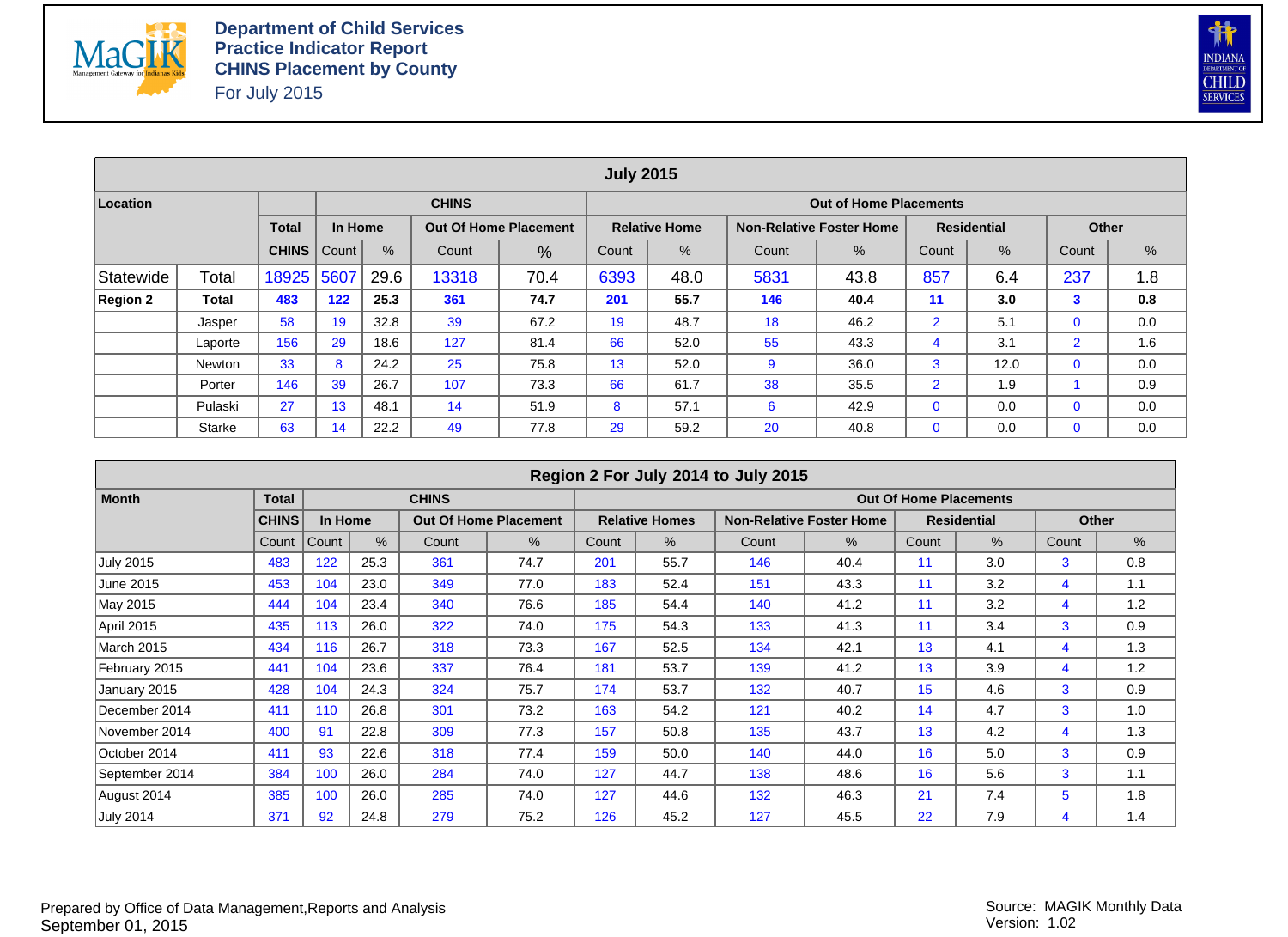



|           |              |              |         |      |                                                                                                                        |      | <b>July 2015</b>                                                       |      |     |                               |    |     |             |     |  |  |  |  |
|-----------|--------------|--------------|---------|------|------------------------------------------------------------------------------------------------------------------------|------|------------------------------------------------------------------------|------|-----|-------------------------------|----|-----|-------------|-----|--|--|--|--|
| Location  |              |              |         |      | <b>CHINS</b>                                                                                                           |      |                                                                        |      |     | <b>Out of Home Placements</b> |    |     |             |     |  |  |  |  |
|           |              | <b>Total</b> | In Home |      | <b>Residential</b><br><b>Out Of Home Placement</b><br><b>Relative Home</b><br><b>Non-Relative Foster Home</b><br>Other |      |                                                                        |      |     |                               |    |     |             |     |  |  |  |  |
|           |              | <b>CHINS</b> | Count   | $\%$ | Count                                                                                                                  | %    | $\%$<br>$\frac{9}{6}$<br>%<br>$\%$<br>Count<br>Count<br>Count<br>Count |      |     |                               |    |     |             |     |  |  |  |  |
| Statewide | Total        | 18925        | 5607    | 29.6 | 13318                                                                                                                  | 70.4 | 237<br>857<br>6393<br>5831<br>48.0<br>43.8<br>6.4<br>1.8               |      |     |                               |    |     |             |     |  |  |  |  |
| Region 3  | Total        | 1062         | 326     | 30.7 | 736                                                                                                                    | 69.3 | 311                                                                    | 42.3 | 373 | 50.7                          | 38 | 5.2 | 14          | 1.9 |  |  |  |  |
|           | Elkhart      | 239          | 51      | 21.3 | 188                                                                                                                    | 78.7 | 72                                                                     | 38.3 | 103 | 54.8                          | 10 | 5.3 | 3           | 1.6 |  |  |  |  |
|           | Kosciusko    | 70           | 16      | 22.9 | 54                                                                                                                     | 77.1 | 35                                                                     | 64.8 | 17  | 31.5                          |    | 1.9 |             | 1.9 |  |  |  |  |
|           | Marshall     | 74           | 30      | 40.5 | 44                                                                                                                     | 59.5 | 25                                                                     | 56.8 | 18  | 40.9                          |    | 2.3 | $\mathbf 0$ | 0.0 |  |  |  |  |
|           | Saint Joseph | 679          | 229     | 33.7 | 450                                                                                                                    | 66.3 | 179                                                                    | 39.8 | 235 | 52.2                          | 26 | 5.8 | 10          | 2.2 |  |  |  |  |

|                   |              |         |      |              |                              |       |                       | Region 3 For July 2014 to July 2015 |                                 |                               |                    |                 |     |
|-------------------|--------------|---------|------|--------------|------------------------------|-------|-----------------------|-------------------------------------|---------------------------------|-------------------------------|--------------------|-----------------|-----|
| <b>Month</b>      | <b>Total</b> |         |      | <b>CHINS</b> |                              |       |                       |                                     |                                 | <b>Out Of Home Placements</b> |                    |                 |     |
|                   | <b>CHINS</b> | In Home |      |              | <b>Out Of Home Placement</b> |       | <b>Relative Homes</b> |                                     | <b>Non-Relative Foster Home</b> |                               | <b>Residential</b> | Other           |     |
|                   | Count        | Count   | $\%$ | Count        | $\%$                         | Count | %                     | Count                               | %                               | Count                         | $\%$               | Count           | %   |
| <b>July 2015</b>  | 1062         | 326     | 30.7 | 736          | 69.3                         | 311   | 42.3                  | 373                                 | 50.7                            | 38                            | 5.2                | 14              | 1.9 |
| June 2015         | 1061         | 326     | 30.7 | 735          | 69.3                         | 317   | 43.1                  | 368                                 | 50.1                            | 43                            | 5.9                | $\overline{7}$  | 1.0 |
| May 2015          | 1037         | 306     | 29.5 | 731          | 70.5                         | 305   | 41.7                  | 379                                 | 51.8                            | 40                            | 5.5                | $\overline{7}$  | 1.0 |
| April 2015        | 990          | 278     | 28.1 | 712          | 71.9                         | 290   | 40.7                  | 374                                 | 52.5                            | 39                            | 5.5                | 9               | 1.3 |
| <b>March 2015</b> | 1013         | 273     | 26.9 | 740          | 73.1                         | 309   | 41.8                  | 387                                 | 52.3                            | 35                            | 4.7                | 9               | 1.2 |
| February 2015     | 1017         | 283     | 27.8 | 734          | 72.2                         | 325   | 44.3                  | 369                                 | 50.3                            | 30                            | 4.1                | 10              | 1.4 |
| January 2015      | 1023         | 294     | 28.7 | 729          | 71.3                         | 319   | 43.8                  | 368                                 | 50.5                            | 31                            | 4.3                | 11              | 1.5 |
| December 2014     | 998          | 286     | 28.7 | 712          | 71.3                         | 314   | 44.1                  | 358                                 | 50.3                            | 30                            | 4.2                | 10 <sup>1</sup> | 1.4 |
| November 2014     | 1025         | 272     | 26.5 | 753          | 73.5                         | 336   | 44.6                  | 372                                 | 49.4                            | 36                            | 4.8                | 9               | 1.2 |
| October 2014      | 1049         | 290     | 27.6 | 759          | 72.4                         | 332   | 43.7                  | 381                                 | 50.2                            | 37                            | 4.9                | 9               | 1.2 |
| September 2014    | 1023         | 300     | 29.3 | 723          | 70.7                         | 321   | 44.4                  | 365                                 | 50.5                            | 29                            | 4.0                | 8               | 1.1 |
| August 2014       | 1028         | 314     | 30.5 | 714          | 69.5                         | 307   | 43.0                  | 372                                 | 52.1                            | 27                            | 3.8                | 8               | 1.1 |
| <b>July 2014</b>  | 1002         | 308     | 30.7 | 694          | 69.3                         | 281   | 40.5                  | 372                                 | 53.6                            | 31                            | 4.5                | 10              | 1.4 |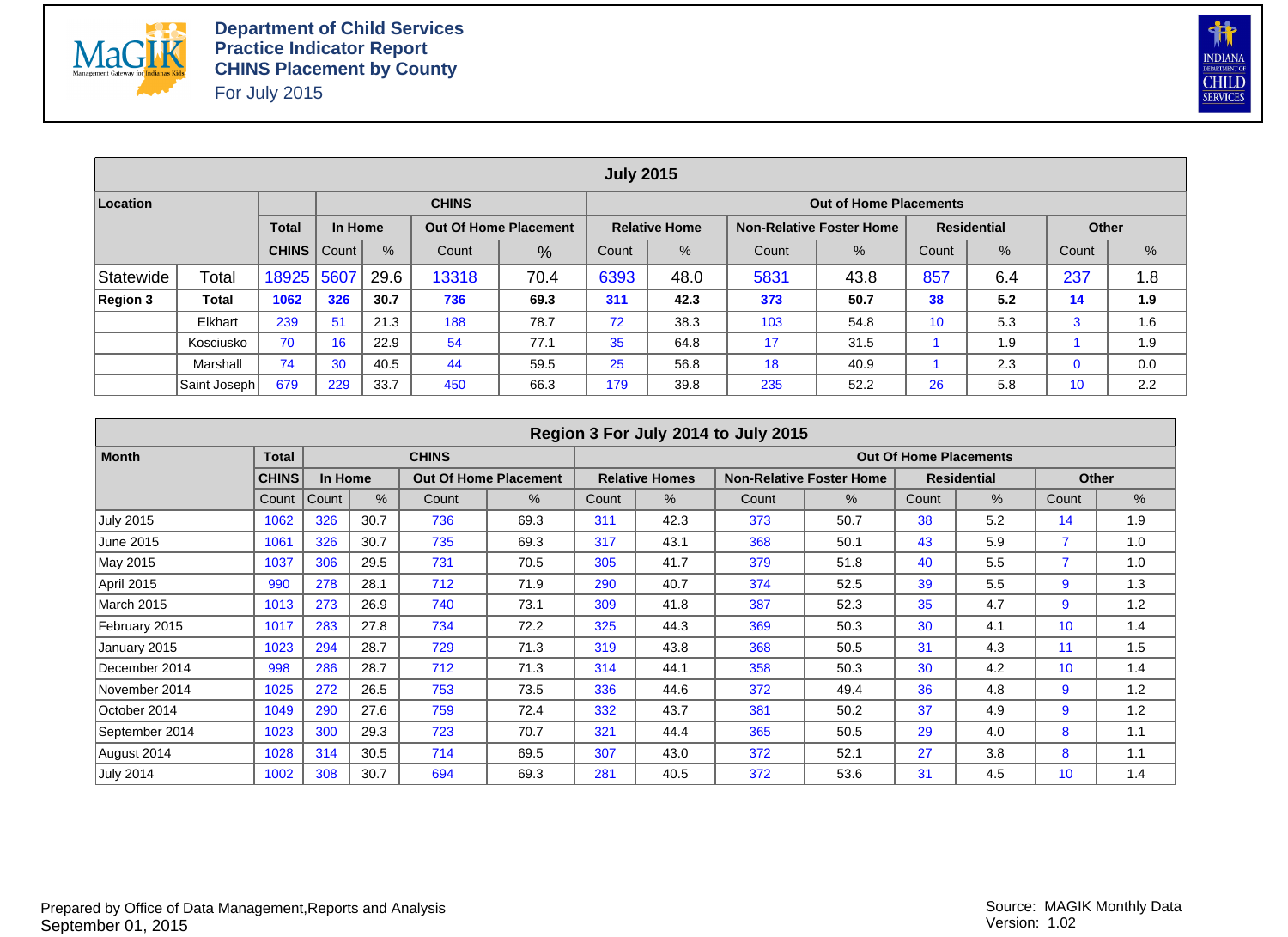



|                 |            |              |         |      |              |                              | <b>July 2015</b> |                      |       |                                 |                |                    |              |      |
|-----------------|------------|--------------|---------|------|--------------|------------------------------|------------------|----------------------|-------|---------------------------------|----------------|--------------------|--------------|------|
| Location        |            |              |         |      | <b>CHINS</b> |                              |                  |                      |       | <b>Out of Home Placements</b>   |                |                    |              |      |
|                 |            | <b>Total</b> | In Home |      |              | <b>Out Of Home Placement</b> |                  | <b>Relative Home</b> |       | <b>Non-Relative Foster Home</b> |                | <b>Residential</b> | Other        |      |
|                 |            | <b>CHINS</b> | Count   | %    | Count        | %                            | Count            | %                    | Count | %                               | Count          | %                  | Count        | %    |
| Statewide       | Total      | 18925        | 5607    | 29.6 | 13318        | 70.4                         | 6393             | 48.0                 | 5831  | 43.8                            | 857            | 6.4                | 237          | 1.8  |
| <b>Region 4</b> | Total      | 1857         | 558     | 30.0 | 1299         | 70.0                         | 523              | 40.3                 | 660   | 50.8                            | 88             | 6.8                | 28           | 2.2  |
|                 | Adams      | 85           | 25      | 29.4 | 60           | 70.6                         | 24               | 40.0                 | 31    | 51.7                            |                | 1.7                | 4            | 6.7  |
|                 | Allen      | 1098         | 315     | 28.7 | 783          | 71.3                         | 293              | 37.4                 | 413   | 52.7                            | 61             | 7.8                | 16           | 2.0  |
|                 | Dekalb     | 111          | 38      | 34.2 | 73           | 65.8                         | 27               | 37.0                 | 34    | 46.6                            | 11             | 15.1               |              | 1.4  |
|                 | Huntington | 102          | 36      | 35.3 | 66           | 64.7                         | 24               | 36.4                 | 39    | 59.1                            | 3              | 4.5                | $\mathbf{0}$ | 0.0  |
|                 | LaGrange   | 65           | 32      | 49.2 | 33           | 50.8                         | 14               | 42.4                 | 15    | 45.5                            | $\mathbf{0}$   | 0.0                | 4            | 12.1 |
|                 | Noble      | 127          | 31      | 24.4 | 96           | 75.6                         | 49               | 51.0                 | 47    | 49.0                            | $\Omega$       | 0.0                | $\Omega$     | 0.0  |
|                 | Steuben    | 65           | 19      | 29.2 | 46           | 70.8                         | 19               | 41.3                 | 18    | 39.1                            | 9              | 19.6               | $\mathbf{0}$ | 0.0  |
|                 | Wells      | 145          | 46      | 31.7 | 99           | 68.3                         | 56               | 56.6                 | 38    | 38.4                            | $\overline{2}$ | 2.0                | 3            | 3.0  |
|                 | Whitley    | 59           | 16      | 27.1 | 43           | 72.9                         | 17               | 39.5                 | 25    | 58.1                            |                | 2.3                | $\mathbf{0}$ | 0.0  |

|                  |              |         |      |              |                              |       |                       | Region 4 For July 2014 to July 2015 |                                 |                               |                    |       |              |
|------------------|--------------|---------|------|--------------|------------------------------|-------|-----------------------|-------------------------------------|---------------------------------|-------------------------------|--------------------|-------|--------------|
| <b>Month</b>     | <b>Total</b> |         |      | <b>CHINS</b> |                              |       |                       |                                     |                                 | <b>Out Of Home Placements</b> |                    |       |              |
|                  | <b>CHINS</b> | In Home |      |              | <b>Out Of Home Placement</b> |       | <b>Relative Homes</b> |                                     | <b>Non-Relative Foster Home</b> |                               | <b>Residential</b> |       | <b>Other</b> |
|                  | Count        | Count   | %    | Count        | %                            | Count | %                     | Count                               | %                               | Count                         | %                  | Count | $\%$         |
| <b>July 2015</b> | 1857         | 558     | 30.0 | 1299         | 70.0                         | 523   | 40.3                  | 660                                 | 50.8                            | 88                            | 6.8                | 28    | 2.2          |
| June 2015        | 1808         | 527     | 29.1 | 1281         | 70.9                         | 526   | 41.1                  | 638                                 | 49.8                            | 93                            | 7.3                | 24    | 1.9          |
| May 2015         | 1781         | 527     | 29.6 | 1254         | 70.4                         | 502   | 40.0                  | 627                                 | 50.0                            | 100                           | 8.0                | 25    | 2.0          |
| April 2015       | 1740         | 510     | 29.3 | 1230         | 70.7                         | 496   | 40.3                  | 619                                 | 50.3                            | 91                            | 7.4                | 24    | 2.0          |
| March 2015       | 1728         | 484     | 28.0 | 1244         | 72.0                         | 501   | 40.3                  | 636                                 | 51.1                            | 82                            | 6.6                | 25    | 2.0          |
| February 2015    | 1712         | 494     | 28.9 | 1218         | 71.1                         | 474   | 38.9                  | 636                                 | 52.2                            | 83                            | 6.8                | 25    | 2.1          |
| January 2015     | 1687         | 482     | 28.6 | 1205         | 71.4                         | 473   | 39.3                  | 619                                 | 51.4                            | 88                            | 7.3                | 25    | 2.1          |
| December 2014    | 1681         | 467     | 27.8 | 1214         | 72.2                         | 485   | 40.0                  | 614                                 | 50.6                            | 86                            | 7.1                | 29    | 2.4          |
| November 2014    | 1654         | 448     | 27.1 | 1206         | 72.9                         | 486   | 40.3                  | 619                                 | 51.3                            | 78                            | 6.5                | 23    | 1.9          |
| October 2014     | 1614         | 437     | 27.1 | 1177         | 72.9                         | 467   | 39.7                  | 602                                 | 51.1                            | 83                            | 7.1                | 25    | 2.1          |
| September 2014   | 1605         | 469     | 29.2 | 1136         | 70.8                         | 445   | 39.2                  | 584                                 | 51.4                            | 82                            | 7.2                | 25    | 2.2          |
| August 2014      | 1490         | 420     | 28.2 | 1070         | 71.8                         | 413   | 38.6                  | 552                                 | 51.6                            | 79                            | 7.4                | 26    | 2.4          |
| <b>July 2014</b> | 1470         | 385     | 26.2 | 1085         | 73.8                         | 442   | 40.7                  | 545                                 | 50.2                            | 72                            | 6.6                | 26    | 2.4          |

Prepared by Office of Data Management,Reports and Analysis September 01, 2015

Source: MAGIK Monthly Data Version: 1.02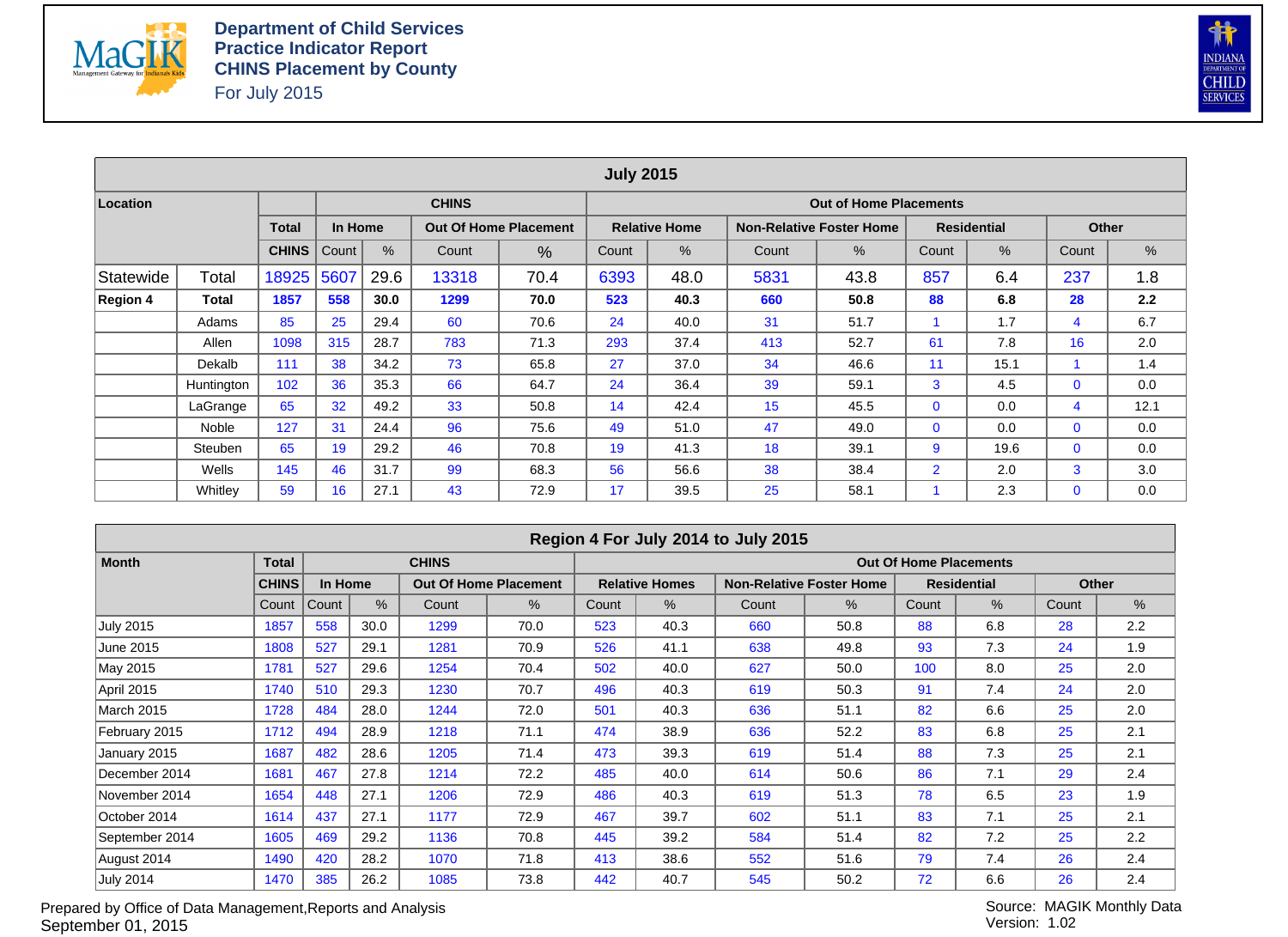



|           |               |              |         |       |              |                              | <b>July 2015</b> |                      |             |                                 |                |                    |                |     |
|-----------|---------------|--------------|---------|-------|--------------|------------------------------|------------------|----------------------|-------------|---------------------------------|----------------|--------------------|----------------|-----|
| Location  |               |              |         |       | <b>CHINS</b> |                              |                  |                      |             | <b>Out of Home Placements</b>   |                |                    |                |     |
|           |               | <b>Total</b> | In Home |       |              | <b>Out Of Home Placement</b> |                  | <b>Relative Home</b> |             | <b>Non-Relative Foster Home</b> |                | <b>Residential</b> | <b>Other</b>   |     |
|           |               | <b>CHINS</b> | Count   | $\%$  | Count        | %                            | Count            | %                    | Count       | %                               | Count          | %                  | Count          | %   |
| Statewide | Total         | 18925        | 5607    | 29.6  | 13318        | 70.4                         | 6393             | 48.0                 | 5831        | 43.8                            | 857            | 6.4                | 237            | 1.8 |
| Region 5  | Total         | 639          | 186     | 29.1  | 453          | 70.9                         | 233              | 51.4                 | 186         | 41.1                            | 24             | 5.3                | 10             | 2.2 |
|           | <b>Benton</b> | 10           | 6       | 60.0  | 4            | 40.0                         | $\mathbf{0}$     | 0.0                  | 3           | 75.0                            |                | 25.0               | $\mathbf 0$    | 0.0 |
|           | Carroll       | 46           | 12      | 26.1  | 34           | 73.9                         | 20               | 58.8                 | 9           | 26.5                            | 3              | 8.8                | $\overline{2}$ | 5.9 |
|           | Clinton       | 85           | 38      | 44.7  | 47           | 55.3                         | 20               | 42.6                 | 25          | 53.2                            | $\overline{2}$ | 4.3                | $\mathbf 0$    | 0.0 |
|           | Fountain      | 52           | 18      | 34.6  | 34           | 65.4                         | 11               | 32.4                 | 21          | 61.8                            |                | 2.9                |                | 2.9 |
|           | Tippecanoe    | 367          | 90      | 24.5  | 277          | 75.5                         | 144              | 52.0                 | 115         | 41.5                            | 15             | 5.4                | 3              | 1.1 |
|           | Warren        | 5            | 5       | 100.0 | $\mathbf{0}$ | 0.0                          | $\mathbf{0}$     | 0.0                  | $\mathbf 0$ | 0.0                             | $\mathbf{0}$   | 0.0                | $\mathbf 0$    | 0.0 |
|           | White         | 74           | 17      | 23.0  | 57           | 77.0                         | 38               | 66.7                 | 13          | 22.8                            | $\overline{2}$ | 3.5                | 4              | 7.0 |

|                   |              |         |      |              |                              |       |                       | Region 5 For July 2014 to July 2015 |                                 |                               |                    |                |              |
|-------------------|--------------|---------|------|--------------|------------------------------|-------|-----------------------|-------------------------------------|---------------------------------|-------------------------------|--------------------|----------------|--------------|
| <b>Month</b>      | <b>Total</b> |         |      | <b>CHINS</b> |                              |       |                       |                                     |                                 | <b>Out Of Home Placements</b> |                    |                |              |
|                   | <b>CHINS</b> | In Home |      |              | <b>Out Of Home Placement</b> |       | <b>Relative Homes</b> |                                     | <b>Non-Relative Foster Home</b> |                               | <b>Residential</b> |                | <b>Other</b> |
|                   | Count        | Count   | $\%$ | Count        | $\%$                         | Count | $\%$                  | Count                               | %                               | Count                         | $\%$               | Count          | %            |
| <b>July 2015</b>  | 639          | 186     | 29.1 | 453          | 70.9                         | 233   | 51.4                  | 186                                 | 41.1                            | 24                            | 5.3                | 10             | 2.2          |
| June 2015         | 633          | 200     | 31.6 | 433          | 68.4                         | 225   | 52.0                  | 175                                 | 40.4                            | 22                            | 5.1                | 11             | 2.5          |
| May 2015          | 644          | 216     | 33.5 | 428          | 66.5                         | 210   | 49.1                  | 184                                 | 43.0                            | 23                            | 5.4                | 11             | 2.6          |
| April 2015        | 650          | 223     | 34.3 | 427          | 65.7                         | 210   | 49.2                  | 183                                 | 42.9                            | 23                            | 5.4                | 11             | 2.6          |
| <b>March 2015</b> | 640          | 214     | 33.4 | 426          | 66.6                         | 205   | 48.1                  | 186                                 | 43.7                            | 22                            | 5.2                | 13             | 3.1          |
| February 2015     | 621          | 213     | 34.3 | 408          | 65.7                         | 193   | 47.3                  | 180                                 | 44.1                            | 23                            | 5.6                | 12             | 2.9          |
| January 2015      | 591          | 204     | 34.5 | 387          | 65.5                         | 193   | 49.9                  | 165                                 | 42.6                            | 18                            | 4.7                | 11             | 2.8          |
| December 2014     | 554          | 195     | 35.2 | 359          | 64.8                         | 169   | 47.1                  | 158                                 | 44.0                            | 22                            | 6.1                | 10             | 2.8          |
| November 2014     | 534          | 181     | 33.9 | 353          | 66.1                         | 156   | 44.2                  | 162                                 | 45.9                            | 28                            | 7.9                |                | 2.0          |
| October 2014      | 533          | 170     | 31.9 | 363          | 68.1                         | 163   | 44.9                  | 169                                 | 46.6                            | 24                            | 6.6                | $\overline{7}$ | 1.9          |
| September 2014    | 517          | 170     | 32.9 | 347          | 67.1                         | 157   | 45.2                  | 165                                 | 47.6                            | 20                            | 5.8                | 5              | 1.4          |
| August 2014       | 515          | 157     | 30.5 | 358          | 69.5                         | 161   | 45.0                  | 171                                 | 47.8                            | 21                            | 5.9                | 5              | 1.4          |
| <b>July 2014</b>  | 513          | 151     | 29.4 | 362          | 70.6                         | 178   | 49.2                  | 164                                 | 45.3                            | 18                            | 5.0                | $\overline{2}$ | 0.6          |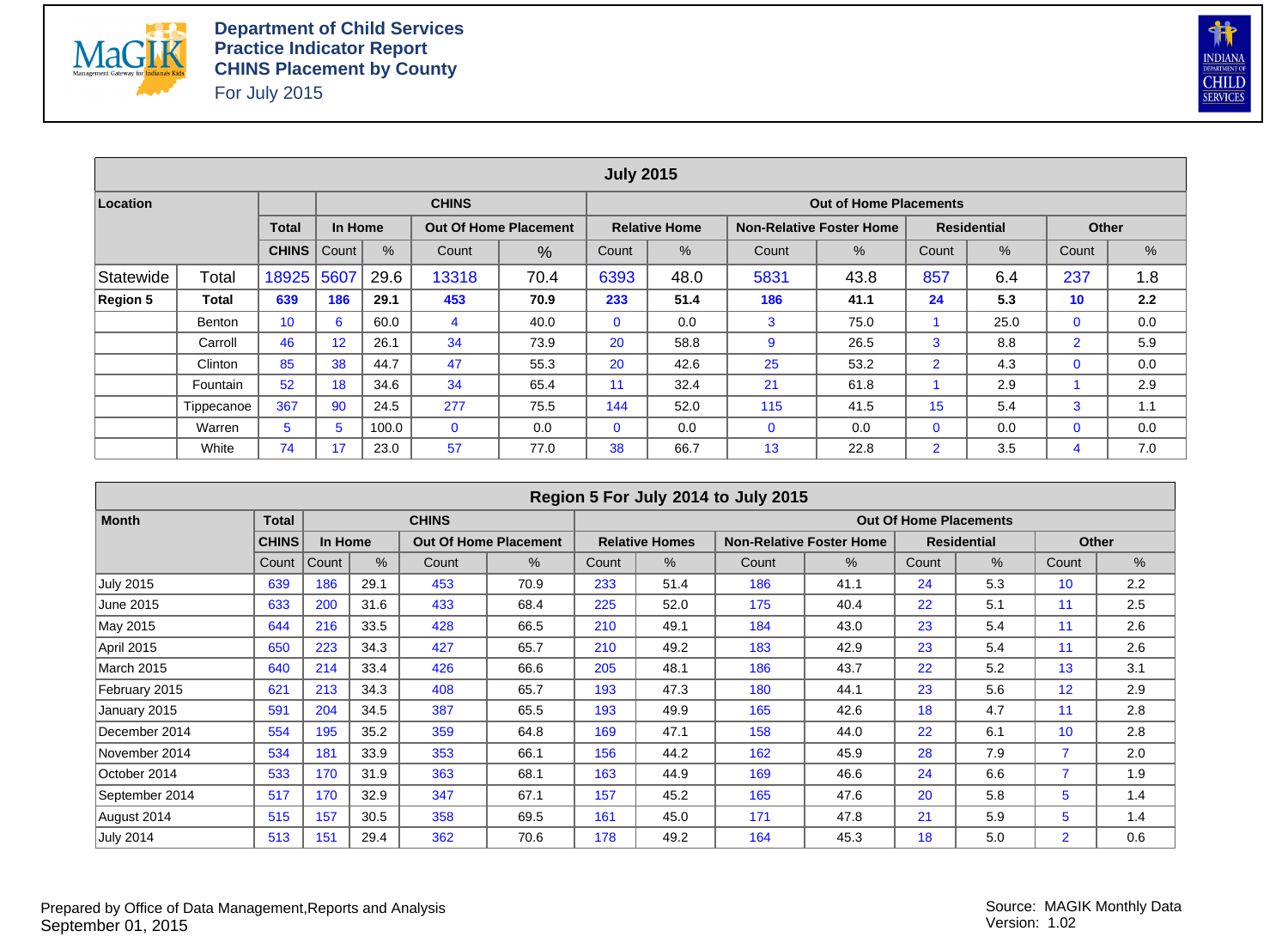



|                 |        |              |         |      |                                                                             |                              | <b>July 2015</b>                                         |                      |     |                                 |                |                    |             |     |  |  |  |
|-----------------|--------|--------------|---------|------|-----------------------------------------------------------------------------|------------------------------|----------------------------------------------------------|----------------------|-----|---------------------------------|----------------|--------------------|-------------|-----|--|--|--|
| Location        |        |              |         |      | <b>CHINS</b>                                                                |                              |                                                          |                      |     | <b>Out of Home Placements</b>   |                |                    |             |     |  |  |  |
|                 |        | <b>Total</b> | In Home |      |                                                                             | <b>Out Of Home Placement</b> |                                                          | <b>Relative Home</b> |     | <b>Non-Relative Foster Home</b> |                | <b>Residential</b> | Other       |     |  |  |  |
|                 |        | <b>CHINS</b> | Count   | %    | $\%$<br>$\%$<br>%<br>$\%$<br>Count<br>Count<br>Count<br>Count<br>%<br>Count |                              |                                                          |                      |     |                                 |                |                    |             |     |  |  |  |
| Statewide       | Total  | 18925        | 5607    | 29.6 | 13318                                                                       | 70.4                         | 237<br>6393<br>857<br>5831<br>6.4<br>48.0<br>43.8<br>1.8 |                      |     |                                 |                |                    |             |     |  |  |  |
| <b>Region 6</b> | Total  | 519          | 117     | 22.5 | 402                                                                         | 77.5                         | 144                                                      | 35.8                 | 226 | 56.2                            | 28             | 7.0                | 4           | 1.0 |  |  |  |
|                 | Cass   | 90           | 31      | 34.4 | 59                                                                          | 65.6                         | 32                                                       | 54.2                 | 25  | 42.4                            | $\overline{2}$ | 3.4                | $\mathbf 0$ | 0.0 |  |  |  |
|                 | Fulton | 74           | 28      | 37.8 | 46                                                                          | 62.2                         | 30                                                       | 65.2                 | 15  | 32.6                            |                | 2.2                | $\mathbf 0$ | 0.0 |  |  |  |
|                 | Howard | 151          | 17      | 11.3 | 134                                                                         | 88.7                         | 47                                                       | 35.1                 | 79  | 59.0                            |                | 5.2                |             | 0.7 |  |  |  |
|                 | Miami  | 117          | 24      | 20.5 | 93                                                                          | 79.5                         | 22                                                       | 23.7                 | 57  | 61.3                            | 14             | 15.1               | $\mathbf 0$ | 0.0 |  |  |  |
|                 | Wabash | 87           | 17      | 19.5 | 70                                                                          | 80.5                         | 13                                                       | 18.6                 | 50  | 71.4                            | 4              | 5.7                | 3           | 4.3 |  |  |  |

|                  |              |         |      |              |                              |       |                       | Region 6 For July 2014 to July 2015 |                                 |                               |                    |                |              |
|------------------|--------------|---------|------|--------------|------------------------------|-------|-----------------------|-------------------------------------|---------------------------------|-------------------------------|--------------------|----------------|--------------|
| <b>Month</b>     | <b>Total</b> |         |      | <b>CHINS</b> |                              |       |                       |                                     |                                 | <b>Out Of Home Placements</b> |                    |                |              |
|                  | <b>CHINS</b> | In Home |      |              | <b>Out Of Home Placement</b> |       | <b>Relative Homes</b> |                                     | <b>Non-Relative Foster Home</b> |                               | <b>Residential</b> |                | <b>Other</b> |
|                  | Count        | Count   | $\%$ | Count        | $\%$                         | Count | $\%$                  | Count                               | $\%$                            | Count                         | $\%$               | Count          | %            |
| <b>July 2015</b> | 519          | 117     | 22.5 | 402          | 77.5                         | 144   | 35.8                  | 226                                 | 56.2                            | 28                            | 7.0                | 4              | 1.0          |
| June 2015        | 518          | 118     | 22.8 | 400          | 77.2                         | 139   | 34.8                  | 231                                 | 57.8                            | 26                            | 6.5                | 4              | 1.0          |
| May 2015         | 502          | 93      | 18.5 | 409          | 81.5                         | 137   | 33.5                  | 239                                 | 58.4                            | 30                            | 7.3                | 3              | 0.7          |
| April 2015       | 515          | 110     | 21.4 | 405          | 78.6                         | 132   | 32.6                  | 239                                 | 59.0                            | 30                            | 7.4                | $\overline{4}$ | 1.0          |
| March 2015       | 507          | 109     | 21.5 | 398          | 78.5                         | 140   | 35.2                  | 226                                 | 56.8                            | 29                            | 7.3                | 3              | 0.8          |
| February 2015    | 507          | 116     | 22.9 | 391          | 77.1                         | 134   | 34.3                  | 223                                 | 57.0                            | 29                            | 7.4                | 5              | 1.3          |
| January 2015     | 521          | 136     | 26.1 | 385          | 73.9                         | 142   | 36.9                  | 211                                 | 54.8                            | 26                            | 6.8                | 6              | 1.6          |
| December 2014    | 520          | 133     | 25.6 | 387          | 74.4                         | 139   | 35.9                  | 218                                 | 56.3                            | 24                            | 6.2                | 6              | 1.6          |
| November 2014    | 533          | 142     | 26.6 | 391          | 73.4                         | 139   | 35.5                  | 217                                 | 55.5                            | 28                            | 7.2                |                | 1.8          |
| October 2014     | 528          | 141     | 26.7 | 387          | 73.3                         | 143   | 37.0                  | 214                                 | 55.3                            | 24                            | 6.2                | 6              | 1.6          |
| September 2014   | 510          | 120     | 23.5 | 390          | 76.5                         | 145   | 37.2                  | 216                                 | 55.4                            | 24                            | 6.2                | 5              | 1.3          |
| August 2014      | 519          | 130     | 25.0 | 389          | 75.0                         | 150   | 38.6                  | 214                                 | 55.0                            | 22                            | 5.7                | 3              | 0.8          |
| <b>July 2014</b> | 526          | 138     | 26.2 | 388          | 73.8                         | 150   | 38.7                  | 216                                 | 55.7                            | 21                            | 5.4                |                | 0.3          |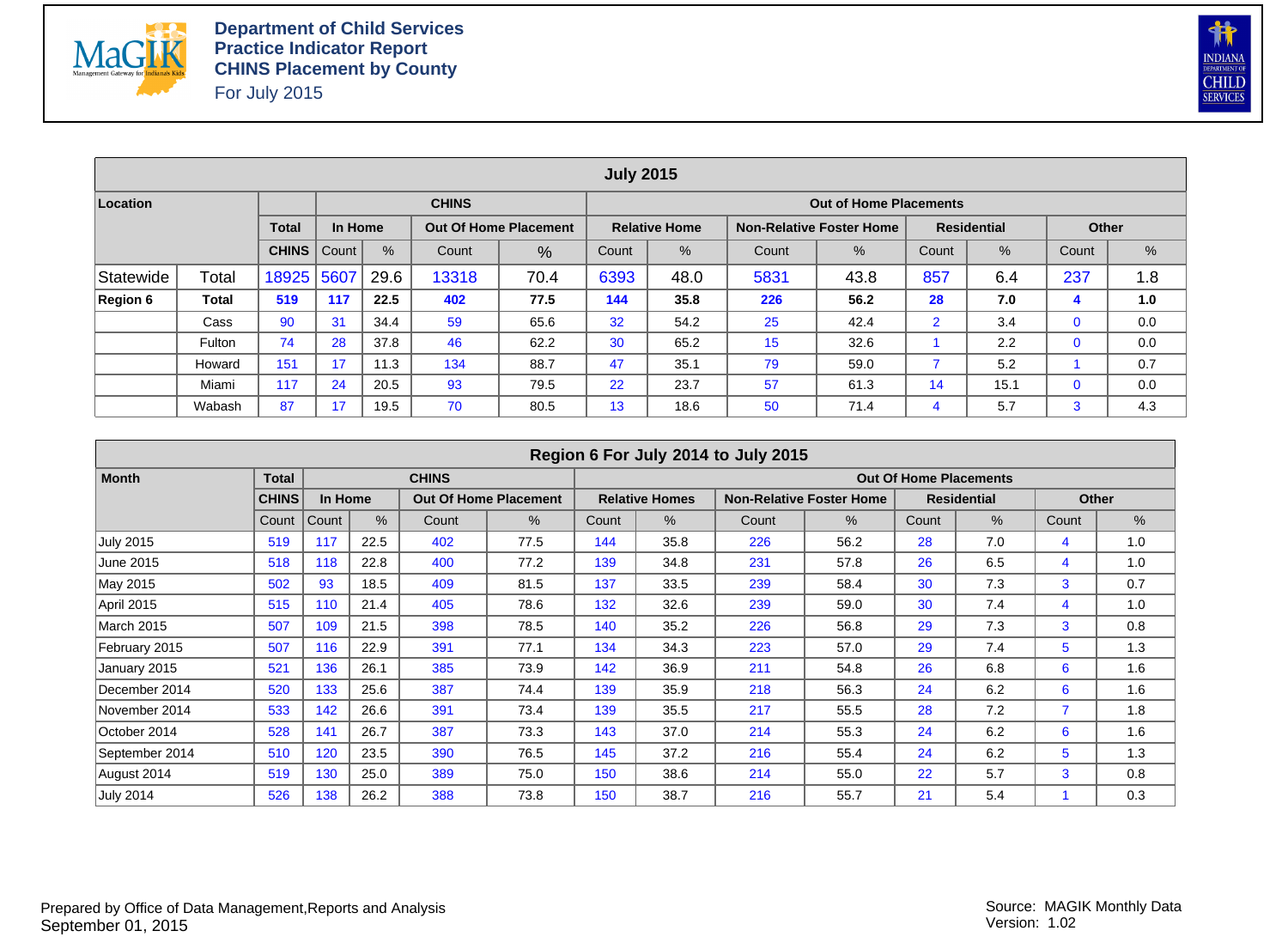



|                 |                  |              |         |      |                                                                                                                                   |                              | <b>July 2015</b> |                      |     |                                 |                |                    |             |      |  |
|-----------------|------------------|--------------|---------|------|-----------------------------------------------------------------------------------------------------------------------------------|------------------------------|------------------|----------------------|-----|---------------------------------|----------------|--------------------|-------------|------|--|
| Location        |                  |              |         |      | <b>CHINS</b>                                                                                                                      |                              |                  |                      |     | <b>Out of Home Placements</b>   |                |                    |             |      |  |
|                 |                  | <b>Total</b> | In Home |      |                                                                                                                                   | <b>Out Of Home Placement</b> |                  | <b>Relative Home</b> |     | <b>Non-Relative Foster Home</b> |                | <b>Residential</b> | Other       |      |  |
|                 |                  | <b>CHINS</b> | Count   | %    | $\%$<br>$\%$<br>%<br>$\%$<br>Count<br>Count<br>Count<br>Count<br>%<br>Count<br>6393<br>857<br>70.4<br>5831<br>6.4<br>48.0<br>43.8 |                              |                  |                      |     |                                 |                |                    |             |      |  |
| Statewide       | Total            | 18925        | 5607    | 29.6 | 13318                                                                                                                             | 237                          | 1.8              |                      |     |                                 |                |                    |             |      |  |
| <b>Region 7</b> | Total            | 503          | 115     | 22.9 | 388                                                                                                                               | 77.1                         | 188              | 48.5                 | 159 | 41.0                            | 35             | 9.0                | 6           | 1.5  |  |
|                 | <b>Blackford</b> | 41           | 13      | 31.7 | 28                                                                                                                                | 68.3                         | 17               | 60.7                 | 10  | 35.7                            |                | 3.6                | $\mathbf 0$ | 0.0  |  |
|                 | Delaware         | 210          | 31      | 14.8 | 179                                                                                                                               | 85.2                         | 81               | 45.3                 | 80  | 44.7                            | 17             | 9.5                |             | 0.6  |  |
|                 | Grant            | 174          | 46      | 26.4 | 128                                                                                                                               | 73.6                         | 59               | 46.1                 | 56  | 43.8                            | 12             | 9.4                |             | 0.8  |  |
|                 | Jay              | 26           |         | 42.3 | 15                                                                                                                                | 57.7                         | 9                | 60.0                 | 4   | 26.7                            | $\overline{2}$ | 13.3               | $\mathbf 0$ | 0.0  |  |
|                 | Randolph         | 52           | 14      | 26.9 | 38                                                                                                                                | 73.1                         | 22               | 57.9                 | 9   | 23.7                            | 3              | 7.9                | 4           | 10.5 |  |

|                  |              |         |      |              |                              |       |                       | Region 7 For July 2014 to July 2015 |                                 |                               |                    |                |              |
|------------------|--------------|---------|------|--------------|------------------------------|-------|-----------------------|-------------------------------------|---------------------------------|-------------------------------|--------------------|----------------|--------------|
| <b>Month</b>     | <b>Total</b> |         |      | <b>CHINS</b> |                              |       |                       |                                     |                                 | <b>Out Of Home Placements</b> |                    |                |              |
|                  | <b>CHINS</b> | In Home |      |              | <b>Out Of Home Placement</b> |       | <b>Relative Homes</b> |                                     | <b>Non-Relative Foster Home</b> |                               | <b>Residential</b> |                | <b>Other</b> |
|                  | Count        | Count   | $\%$ | Count        | $\%$                         | Count | $\%$                  | Count                               | $\%$                            | Count                         | $\%$               | Count          | %            |
| <b>July 2015</b> | 503          | 115     | 22.9 | 388          | 77.1                         | 188   | 48.5                  | 159                                 | 41.0                            | 35                            | 9.0                | 6              | 1.5          |
| June 2015        | 500          | 121     | 24.2 | 379          | 75.8                         | 184   | 48.5                  | 154                                 | 40.6                            | 34                            | 9.0                |                | 1.8          |
| May 2015         | 495          | 110     | 22.2 | 385          | 77.8                         | 177   | 46.0                  | 167                                 | 43.4                            | 36                            | 9.4                | 5              | 1.3          |
| April 2015       | 494          | 101     | 20.4 | 393          | 79.6                         | 192   | 48.9                  | 159                                 | 40.5                            | 35                            | 8.9                | $\overline{7}$ | 1.8          |
| March 2015       | 493          | 105     | 21.3 | 388          | 78.7                         | 185   | 47.7                  | 157                                 | 40.5                            | 37                            | 9.5                | 9              | 2.3          |
| February 2015    | 470          | 109     | 23.2 | 361          | 76.8                         | 161   | 44.6                  | 156                                 | 43.2                            | 40                            | 11.1               | 4              | 1.1          |
| January 2015     | 468          | 109     | 23.3 | 359          | 76.7                         | 151   | 42.1                  | 172                                 | 47.9                            | 32                            | 8.9                | 4              | 1.1          |
| December 2014    | 447          | 101     | 22.6 | 346          | 77.4                         | 150   | 43.4                  | 164                                 | 47.4                            | 26                            | 7.5                | 6              | 1.7          |
| November 2014    | 473          | 119     | 25.2 | 354          | 74.8                         | 153   | 43.2                  | 166                                 | 46.9                            | 29                            | 8.2                | 6              | 1.7          |
| October 2014     | 459          | 98      | 21.4 | 361          | 78.6                         | 154   | 42.7                  | 174                                 | 48.2                            | 27                            | 7.5                | 6              | 1.7          |
| September 2014   | 443          | 93      | 21.0 | 350          | 79.0                         | 152   | 43.4                  | 163                                 | 46.6                            | 30                            | 8.6                | 5              | 1.4          |
| August 2014      | 440          | 98      | 22.3 | 342          | 77.7                         | 159   | 46.5                  | 149                                 | 43.6                            | 30                            | 8.8                | 4              | 1.2          |
| <b>July 2014</b> | 462          | 123     | 26.6 | 339          | 73.4                         | 156   | 46.0                  | 151                                 | 44.5                            | 28                            | 8.3                | 4              | 1.2          |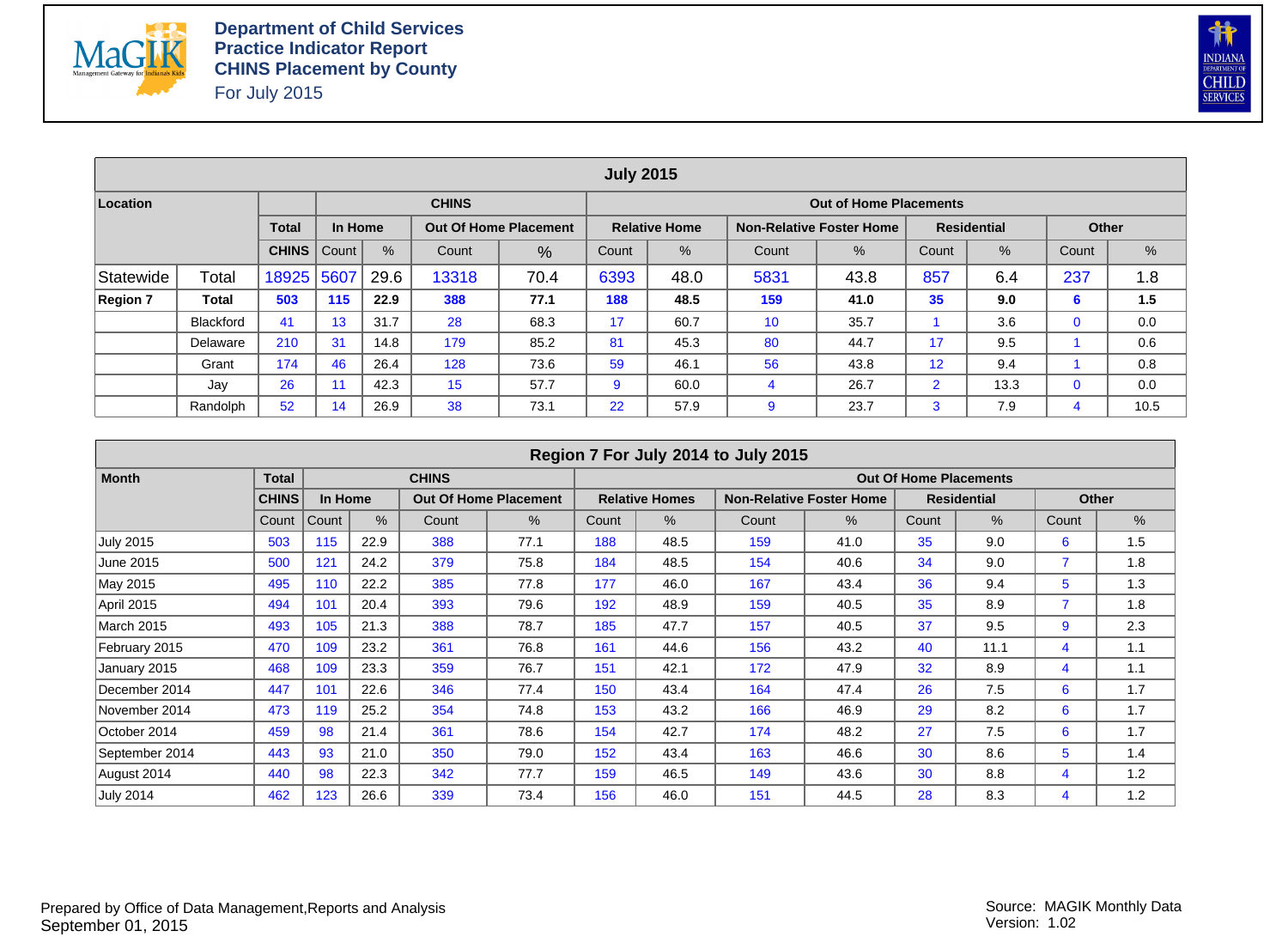



|           |            |              |         |      |                                                                                      |                              | <b>July 2015</b> |                      |     |                                 |                |                    |             |     |  |
|-----------|------------|--------------|---------|------|--------------------------------------------------------------------------------------|------------------------------|------------------|----------------------|-----|---------------------------------|----------------|--------------------|-------------|-----|--|
| Location  |            |              |         |      | <b>CHINS</b>                                                                         |                              |                  |                      |     | <b>Out of Home Placements</b>   |                |                    |             |     |  |
|           |            | <b>Total</b> | In Home |      |                                                                                      | <b>Out Of Home Placement</b> |                  | <b>Relative Home</b> |     | <b>Non-Relative Foster Home</b> |                | <b>Residential</b> | Other       |     |  |
|           |            | <b>CHINS</b> | Count   | $\%$ | $\%$<br>%<br>$\%$<br>$\frac{9}{6}$<br>Count<br>Count<br>Count<br>Count<br>%<br>Count |                              |                  |                      |     |                                 |                |                    |             |     |  |
| Statewide | Total      | 18925        | 5607    | 29.6 | 237<br>13318<br>6393<br>5831<br>857<br>70.4<br>48.0<br>6.4<br>1.8<br>43.8            |                              |                  |                      |     |                                 |                |                    |             |     |  |
| Region 8  | Total      | 674          | 293     | 43.5 | 381                                                                                  | 56.5                         | 173              | 45.4                 | 184 | 48.3                            | 16             | 4.2                | 8           | 2.1 |  |
|           | Clay       | 75           | 21      | 28.0 | 54                                                                                   | 72.0                         | 19               | 35.2                 | 33  | 61.1                            | $\overline{2}$ | 3.7                | $\mathbf 0$ | 0.0 |  |
|           | Parke      | 26           | 13      | 50.0 | 13                                                                                   | 50.0                         | 6                | 46.2                 | 5   | 38.5                            | $\overline{2}$ | 15.4               | $\mathbf 0$ | 0.0 |  |
|           | Sullivan   | 43           | 18      | 41.9 | 25                                                                                   | 58.1                         | 15               | 60.0                 |     | 28.0                            | 3              | 12.0               | $\mathbf 0$ | 0.0 |  |
|           | Vermillion | 45           | 12      | 26.7 | 33                                                                                   | 73.3                         | 23               | 69.7                 | 9   | 27.3                            |                | 3.0                | $\mathbf 0$ | 0.0 |  |
|           | Vigo       | 485          | 229     | 47.2 | 256                                                                                  | 52.8                         | 110              | 43.0                 | 130 | 50.8                            | 8              | 3.1                | 8           | 3.1 |  |

|                  |              |         |      |              |                              |       |                       | Region 8 For July 2014 to July 2015 |                                 |                               |                    |       |               |
|------------------|--------------|---------|------|--------------|------------------------------|-------|-----------------------|-------------------------------------|---------------------------------|-------------------------------|--------------------|-------|---------------|
| <b>Month</b>     | <b>Total</b> |         |      | <b>CHINS</b> |                              |       |                       |                                     |                                 | <b>Out Of Home Placements</b> |                    |       |               |
|                  | <b>CHINS</b> | In Home |      |              | <b>Out Of Home Placement</b> |       | <b>Relative Homes</b> |                                     | <b>Non-Relative Foster Home</b> |                               | <b>Residential</b> |       | <b>Other</b>  |
|                  | Count        | Count   | $\%$ | Count        | %                            | Count | $\%$                  | Count                               | $\%$                            | Count                         | $\%$               | Count | $\frac{9}{6}$ |
| <b>July 2015</b> | 674          | 293     | 43.5 | 381          | 56.5                         | 173   | 45.4                  | 184                                 | 48.3                            | 16                            | 4.2                | 8     | 2.1           |
| June 2015        | 653          | 276     | 42.3 | 377          | 57.7                         | 168   | 44.6                  | 182                                 | 48.3                            | 20                            | 5.3                |       | 1.9           |
| May 2015         | 641          | 271     | 42.3 | 370          | 57.7                         | 162   | 43.8                  | 176                                 | 47.6                            | 24                            | 6.5                | 8     | 2.2           |
| April 2015       | 653          | 271     | 41.5 | 382          | 58.5                         | 180   | 47.1                  | 171                                 | 44.8                            | 23                            | 6.0                | 8     | 2.1           |
| March 2015       | 635          | 253     | 39.8 | 382          | 60.2                         | 173   | 45.3                  | 177                                 | 46.3                            | 24                            | 6.3                | 8     | 2.1           |
| February 2015    | 610          | 230     | 37.7 | 380          | 62.3                         | 168   | 44.2                  | 180                                 | 47.4                            | 23                            | 6.1                | 9     | 2.4           |
| January 2015     | 630          | 248     | 39.4 | 382          | 60.6                         | 170   | 44.5                  | 181                                 | 47.4                            | 23                            | 6.0                | 8     | 2.1           |
| December 2014    | 633          | 234     | 37.0 | 399          | 63.0                         | 174   | 43.6                  | 196                                 | 49.1                            | 23                            | 5.8                | 6     | 1.5           |
| November 2014    | 593          | 215     | 36.3 | 378          | 63.7                         | 172   | 45.5                  | 178                                 | 47.1                            | 21                            | 5.6                |       | 1.9           |
| October 2014     | 584          | 213     | 36.5 | 371          | 63.5                         | 179   | 48.2                  | 166                                 | 44.7                            | 19                            | 5.1                |       | 1.9           |
| September 2014   | 573          | 198     | 34.6 | 375          | 65.4                         | 184   | 49.1                  | 165                                 | 44.0                            | 21                            | 5.6                | 5     | 1.3           |
| August 2014      | 572          | 197     | 34.4 | 375          | 65.6                         | 185   | 49.3                  | 166                                 | 44.3                            | 21                            | 5.6                | 3     | 0.8           |
| <b>July 2014</b> | 570          | 193     | 33.9 | 377          | 66.1                         | 187   | 49.6                  | 166                                 | 44.0                            | 21                            | 5.6                | 3     | 0.8           |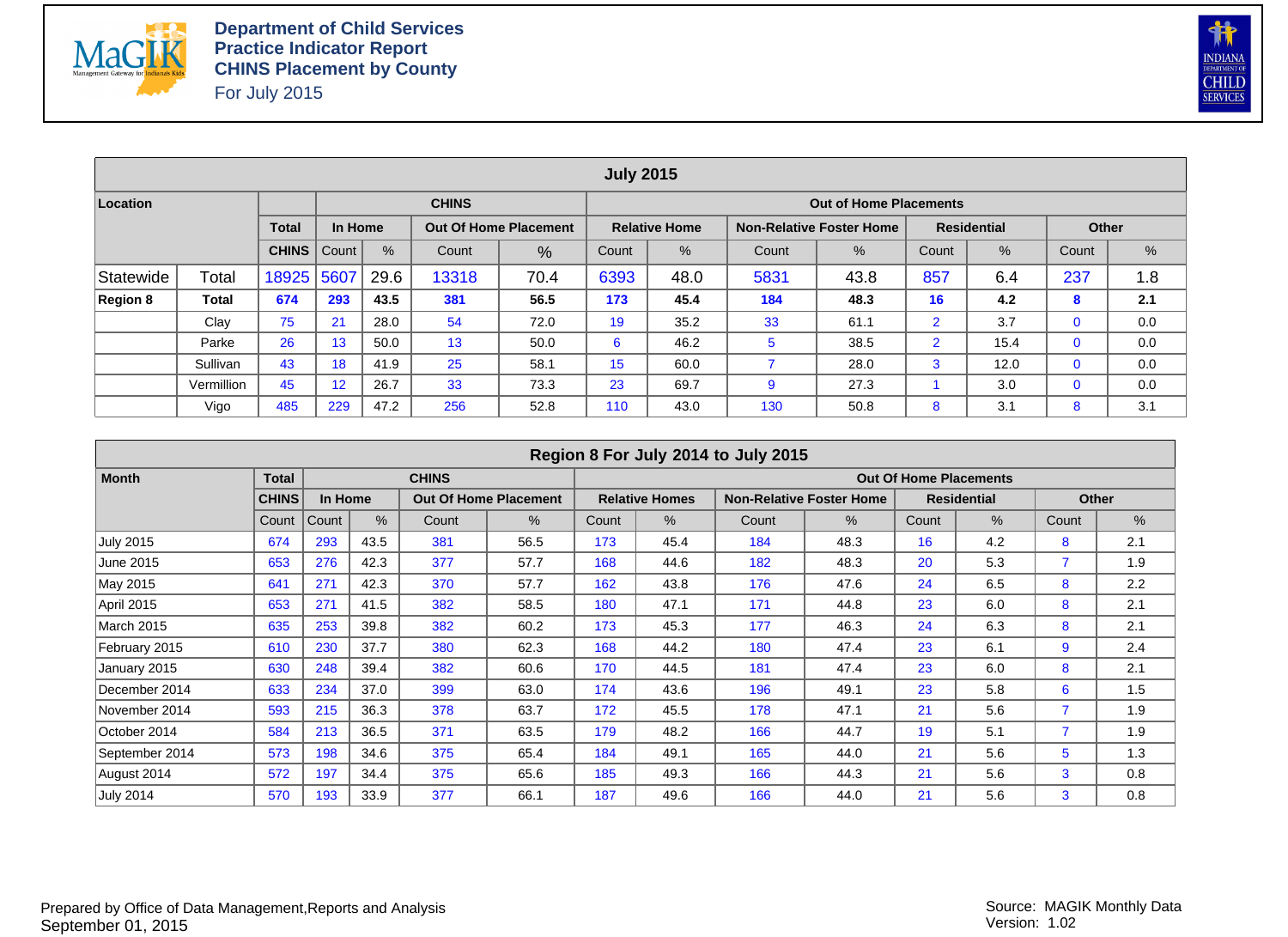



|           |                  |              |         |      |                                                                          |                              | <b>July 2015</b> |                      |      |                                 |     |                    |                |     |  |
|-----------|------------------|--------------|---------|------|--------------------------------------------------------------------------|------------------------------|------------------|----------------------|------|---------------------------------|-----|--------------------|----------------|-----|--|
| Location  |                  |              |         |      | <b>CHINS</b>                                                             |                              |                  |                      |      | <b>Out of Home Placements</b>   |     |                    |                |     |  |
|           |                  | <b>Total</b> | In Home |      |                                                                          | <b>Out Of Home Placement</b> |                  | <b>Relative Home</b> |      | <b>Non-Relative Foster Home</b> |     | <b>Residential</b> | <b>Other</b>   |     |  |
|           |                  | <b>CHINS</b> | Count   | %    | $\%$<br>%<br>%<br>$\%$<br>Count<br>Count<br>Count<br>Count<br>%<br>Count |                              |                  |                      |      |                                 |     |                    |                |     |  |
| Statewide | Total            | 18925        | 5607    | 29.6 | 13318                                                                    | 70.4                         | 6393             | 48.0                 | 5831 | 43.8                            | 857 | 6.4                | 237            | 1.8 |  |
| Region 9  | Total            | 484          | 159     | 32.9 | 325                                                                      | 67.1                         | 196              | 60.3                 | 117  | 36.0                            | 10  | 3.1                | $\overline{2}$ | 0.6 |  |
|           | Boone            | 40           | 18      | 45.0 | 22                                                                       | 55.0                         | 8                | 36.4                 | 14   | 63.6                            | 0   | 0.0                | $\mathbf 0$    | 0.0 |  |
|           | <b>Hendricks</b> | 91           | 37      | 40.7 | 54                                                                       | 59.3                         | 42               | 77.8                 | 9    | 16.7                            | 3   | 5.6                | $\mathbf 0$    | 0.0 |  |
|           | Montgomery       | 113          | 18      | 15.9 | 95                                                                       | 84.1                         | 59               | 62.1                 | 32   | 33.7                            | 3   | 3.2                |                | 1.1 |  |
|           | Morgan           | 125          | 25      | 20.0 | 100                                                                      | 80.0                         | 57               | 57.0                 | 38   | 38.0                            | 4   | 4.0                |                | 1.0 |  |
|           | Putnam           | 115          | 61      | 53.0 | 54                                                                       | 47.0                         | 30               | 55.6                 | 24   | 44.4                            | 0   | 0.0                | 0              | 0.0 |  |

|                  |              |         |      |              |                              |       |                       | Region 9 For July 2014 to July 2015 |                                 |                               |                    |                |              |
|------------------|--------------|---------|------|--------------|------------------------------|-------|-----------------------|-------------------------------------|---------------------------------|-------------------------------|--------------------|----------------|--------------|
| <b>Month</b>     | <b>Total</b> |         |      | <b>CHINS</b> |                              |       |                       |                                     |                                 | <b>Out Of Home Placements</b> |                    |                |              |
|                  | <b>CHINS</b> | In Home |      |              | <b>Out Of Home Placement</b> |       | <b>Relative Homes</b> |                                     | <b>Non-Relative Foster Home</b> |                               | <b>Residential</b> |                | <b>Other</b> |
|                  | Count        | Count   | $\%$ | Count        | $\%$                         | Count | $\%$                  | Count                               | $\%$                            | Count                         | $\%$               | Count          | $\%$         |
| <b>July 2015</b> | 484          | 159     | 32.9 | 325          | 67.1                         | 196   | 60.3                  | 117                                 | 36.0                            | 10                            | 3.1                | $\overline{2}$ | 0.6          |
| June 2015        | 459          | 145     | 31.6 | 314          | 68.4                         | 181   | 57.6                  | 118                                 | 37.6                            | 12                            | 3.8                | 3              | 1.0          |
| May 2015         | 448          | 137     | 30.6 | 311          | 69.4                         | 186   | 59.8                  | 111                                 | 35.7                            | 12                            | 3.9                | $\overline{2}$ | 0.6          |
| April 2015       | 442          | 131     | 29.6 | 311          | 70.4                         | 187   | 60.1                  | 110                                 | 35.4                            | 13                            | 4.2                |                | 0.3          |
| March 2015       | 395          | 103     | 26.1 | 292          | 73.9                         | 180   | 61.6                  | 100                                 | 34.2                            | 11                            | 3.8                |                | 0.3          |
| February 2015    | 395          | 118     | 29.9 | 277          | 70.1                         | 168   | 60.6                  | 99                                  | 35.7                            | 8                             | 2.9                | $\overline{2}$ | 0.7          |
| January 2015     | 390          | 126     | 32.3 | 264          | 67.7                         | 156   | 59.1                  | 96                                  | 36.4                            | 10                            | 3.8                | $\overline{2}$ | 0.8          |
| December 2014    | 397          | 135     | 34.0 | 262          | 66.0                         | 151   | 57.6                  | 99                                  | 37.8                            | 10                            | 3.8                | $\overline{2}$ | 0.8          |
| November 2014    | 412          | 128     | 31.1 | 284          | 68.9                         | 162   | 57.0                  | 107                                 | 37.7                            | 12                            | 4.2                | 3              | 1.1          |
| October 2014     | 419          | 129     | 30.8 | 290          | 69.2                         | 165   | 56.9                  | 114                                 | 39.3                            | 8                             | 2.8                | 3              | 1.0          |
| September 2014   | 420          | 125     | 29.8 | 295          | 70.2                         | 165   | 55.9                  | 117                                 | 39.7                            | 8                             | 2.7                | 5              | 1.7          |
| August 2014      | 384          | 111     | 28.9 | 273          | 71.1                         | 156   | 57.1                  | 102                                 | 37.4                            | 11                            | 4.0                | 4              | 1.5          |
| <b>July 2014</b> | 390          | 125     | 32.1 | 265          | 67.9                         | 151   | 57.0                  | 98                                  | 37.0                            | 12                            | 4.5                | 4              | 1.5          |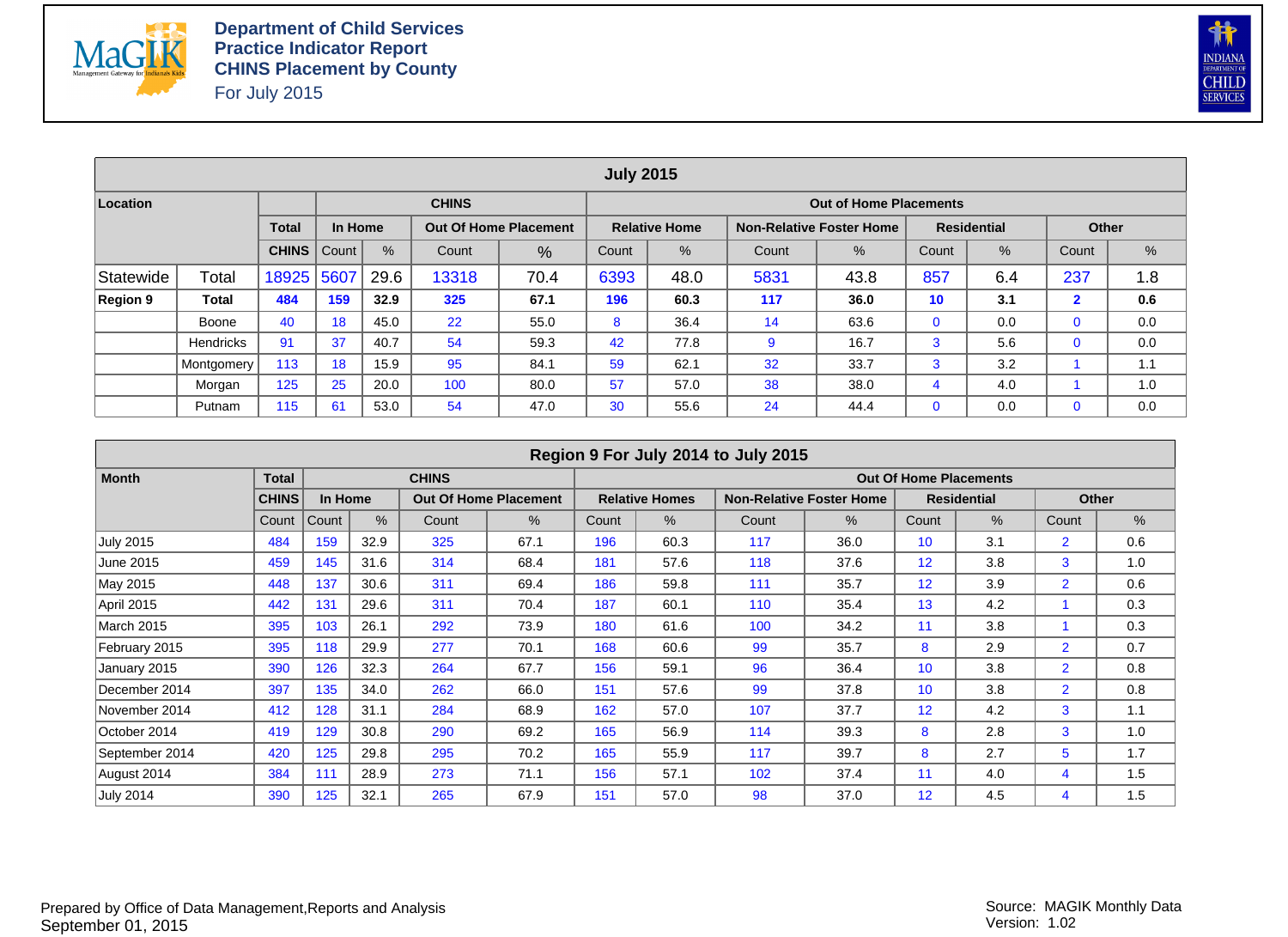



|                                                                                                                                                   |        |            |      |      |              |      | <b>July 2015</b> |               |       |                               |       |      |       |               |
|---------------------------------------------------------------------------------------------------------------------------------------------------|--------|------------|------|------|--------------|------|------------------|---------------|-------|-------------------------------|-------|------|-------|---------------|
| Location                                                                                                                                          |        |            |      |      | <b>CHINS</b> |      |                  |               |       | <b>Out of Home Placements</b> |       |      |       |               |
| <b>Total</b><br><b>Residential</b><br>In Home<br><b>Non-Relative Foster Home</b><br><b>Relative Home</b><br><b>Out Of Home Placement</b><br>Other |        |            |      |      |              |      |                  |               |       |                               |       |      |       |               |
| %<br><b>CHINS</b>   Count  <br>Count<br>%                                                                                                         |        |            |      |      |              |      | Count            | $\frac{9}{6}$ | Count | $\%$                          | Count | $\%$ | Count | $\frac{9}{6}$ |
| Statewide                                                                                                                                         | Total  | 18925 5607 |      | 29.6 | 13318        | 70.4 | 6393             | 48.0          | 5831  | 43.8                          | 857   | 6.4  | 237   | 1.8           |
| Region 10                                                                                                                                         | Total  | 4406       | 1271 | 28.8 | 3135         | 71.2 | 1742             | 55.6          | 1178  | 37.6                          | 160   | 5.1  | 55    | 1.8           |
|                                                                                                                                                   | Marion | 4406       | 127' | 28.8 | 3135         | 71.2 | 1742             | 55.6          | 1178  | 37.6                          | 160   | 5.1  | 55    | 1.8           |

|                   |              |         |      |              |                              |       |                       | Region 10 For July 2014 to July 2015 |                                 |                               |                    |       |       |
|-------------------|--------------|---------|------|--------------|------------------------------|-------|-----------------------|--------------------------------------|---------------------------------|-------------------------------|--------------------|-------|-------|
| <b>Month</b>      | <b>Total</b> |         |      | <b>CHINS</b> |                              |       |                       |                                      |                                 | <b>Out Of Home Placements</b> |                    |       |       |
|                   | <b>CHINS</b> | In Home |      |              | <b>Out Of Home Placement</b> |       | <b>Relative Homes</b> |                                      | <b>Non-Relative Foster Home</b> |                               | <b>Residential</b> |       | Other |
|                   | Count        | Count   | $\%$ | Count        | %                            | Count | %                     | Count                                | %                               | Count                         | $\%$               | Count | %     |
| <b>July 2015</b>  | 4406         | 1271    | 28.8 | 3135         | 71.2                         | 1742  | 55.6                  | 1178                                 | 37.6                            | 160                           | 5.1                | 55    | 1.8   |
| June 2015         | 4460         | 1336    | 30.0 | 3124         | 70.0                         | 1719  | 55.0                  | 1190                                 | 38.1                            | 167                           | 5.3                | 48    | 1.5   |
| May 2015          | 4521         | 1346    | 29.8 | 3175         | 70.2                         | 1733  | 54.6                  | 1208                                 | 38.0                            | 185                           | 5.8                | 49    | 1.5   |
| April 2015        | 4492         | 1376    | 30.6 | 3116         | 69.4                         | 1686  | 54.1                  | 1209                                 | 38.8                            | 172                           | 5.5                | 49    | 1.6   |
| <b>March 2015</b> | 4427         | 1426    | 32.2 | 3001         | 67.8                         | 1598  | 53.2                  | 1205                                 | 40.2                            | 154                           | 5.1                | 44    | 1.5   |
| February 2015     | 4207         | 1283    | 30.5 | 2924         | 69.5                         | 1551  | 53.0                  | 1171                                 | 40.0                            | 155                           | 5.3                | 47    | 1.6   |
| January 2015      | 4073         | 1247    | 30.6 | 2826         | 69.4                         | 1511  | 53.5                  | 1118                                 | 39.6                            | 152                           | 5.4                | 45    | 1.6   |
| December 2014     | 3944         | 1177    | 29.8 | 2767         | 70.2                         | 1472  | 53.2                  | 1100                                 | 39.8                            | 144                           | 5.2                | 51    | 1.8   |
| November 2014     | 3786         | 1076    | 28.4 | 2710         | 71.6                         | 1382  | 51.0                  | 1140                                 | 42.1                            | 140                           | 5.2                | 48    | 1.8   |
| October 2014      | 3621         | 998     | 27.6 | 2623         | 72.4                         | 1319  | 50.3                  | 1115                                 | 42.5                            | 142                           | 5.4                | 47    | 1.8   |
| September 2014    | 3402         | 906     | 26.6 | 2496         | 73.4                         | 1246  | 49.9                  | 1066                                 | 42.7                            | 143                           | 5.7                | 41    | 1.6   |
| August 2014       | 3193         | 862     | 27.0 | 2331         | 73.0                         | 1144  | 49.1                  | 1007                                 | 43.2                            | 134                           | 5.7                | 46    | 2.0   |
| <b>July 2014</b>  | 3174         | 903     | 28.4 | 2271         | 71.6                         | 1102  | 48.5                  | 1005                                 | 44.3                            | 121                           | 5.3                | 43    | 1.9   |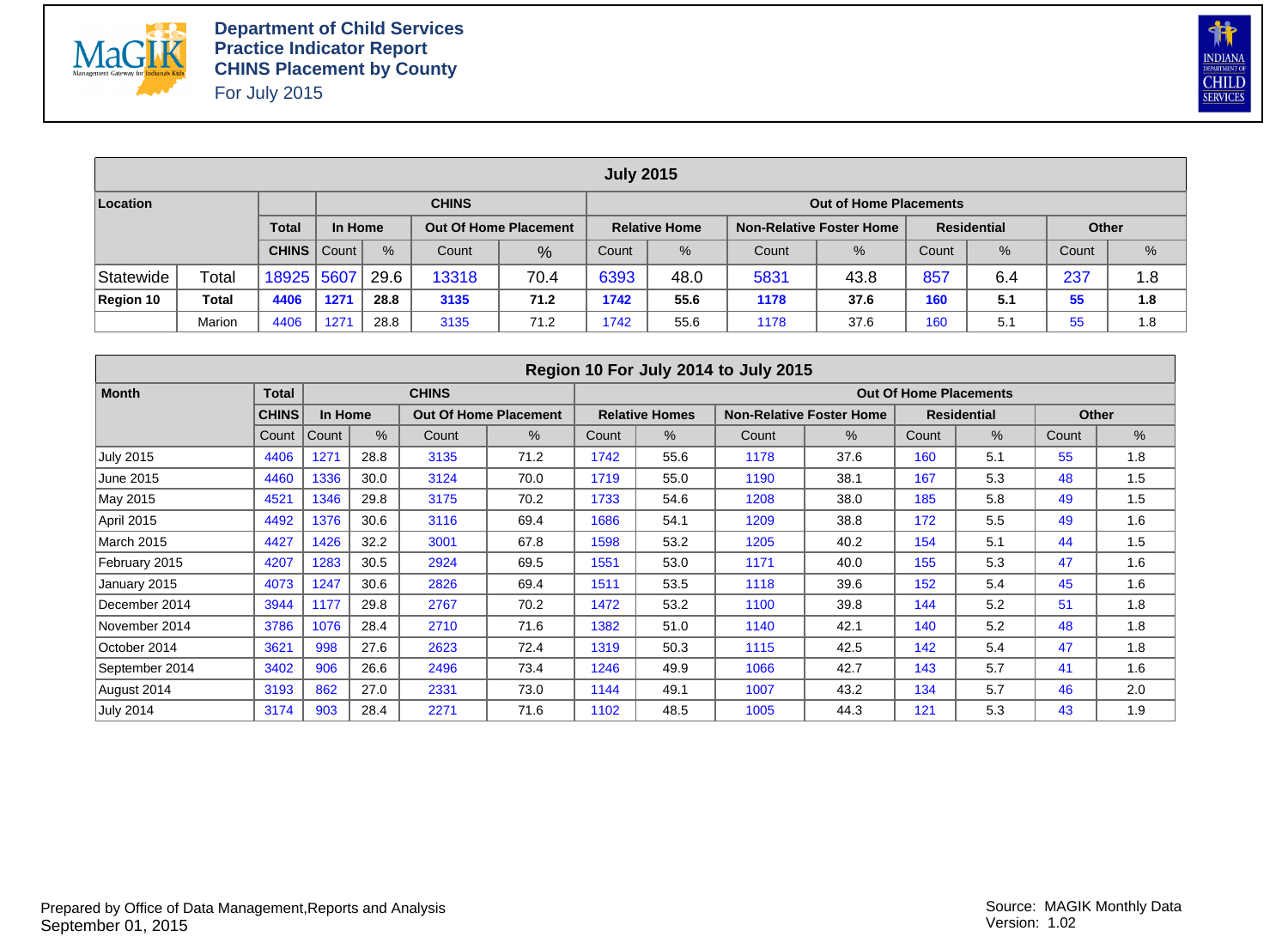



|           |                 |              |         |      |                                                                                      |                              | <b>July 2015</b> |                      |     |                                 |             |                    |             |     |  |  |
|-----------|-----------------|--------------|---------|------|--------------------------------------------------------------------------------------|------------------------------|------------------|----------------------|-----|---------------------------------|-------------|--------------------|-------------|-----|--|--|
| Location  |                 |              |         |      | <b>CHINS</b>                                                                         |                              |                  |                      |     | <b>Out of Home Placements</b>   |             |                    |             |     |  |  |
|           |                 | <b>Total</b> | In Home |      |                                                                                      | <b>Out Of Home Placement</b> |                  | <b>Relative Home</b> |     | <b>Non-Relative Foster Home</b> |             | <b>Residential</b> | Other       |     |  |  |
|           |                 | <b>CHINS</b> | Count   | $\%$ | $\%$<br>$\frac{9}{6}$<br>%<br>$\%$<br>Count<br>Count<br>Count<br>Count<br>%<br>Count |                              |                  |                      |     |                                 |             |                    |             |     |  |  |
| Statewide | Total           | 18925        | 5607    | 29.6 | 237<br>857<br>13318<br>6393<br>5831<br>70.4<br>48.0<br>43.8<br>6.4                   |                              |                  |                      |     |                                 |             |                    |             |     |  |  |
| Region 11 | Total           | 882          | 277     | 31.4 | 605                                                                                  | 68.6                         | 275              | 45.5                 | 297 | 49.1                            | 30          | 5.0                | 3           | 0.5 |  |  |
|           | <b>Hamilton</b> | 145          | 31      | 21.4 | 114                                                                                  | 78.6                         | 45               | 39.5                 | 63  | 55.3                            | 6           | 5.3                | $\mathbf 0$ | 0.0 |  |  |
|           | Hancock         | 73           | 29      | 39.7 | 44                                                                                   | 60.3                         | 28               | 63.6                 | 10  | 22.7                            | 6           | 13.6               | $\mathbf 0$ | 0.0 |  |  |
|           | Madison         | 609          | 190     | 31.2 | 419                                                                                  | 68.8                         | 188              | 44.9                 | 210 | 50.1                            | 18          | 4.3                | 3           | 0.7 |  |  |
|           | Tipton          | 55           | 27      | 49.1 | 28                                                                                   | 50.9                         | 14               | 50.0                 | 14  | 50.0                            | $\mathbf 0$ | 0.0                | 0           | 0.0 |  |  |

|                   |              |         |      |              |                              |       |                       | Region 11 For July 2014 to July 2015 |                                 |                               |                    |                |       |
|-------------------|--------------|---------|------|--------------|------------------------------|-------|-----------------------|--------------------------------------|---------------------------------|-------------------------------|--------------------|----------------|-------|
| <b>Month</b>      | <b>Total</b> |         |      | <b>CHINS</b> |                              |       |                       |                                      |                                 | <b>Out Of Home Placements</b> |                    |                |       |
|                   | <b>CHINS</b> | In Home |      |              | <b>Out Of Home Placement</b> |       | <b>Relative Homes</b> |                                      | <b>Non-Relative Foster Home</b> |                               | <b>Residential</b> |                | Other |
|                   | Count        | Count   | $\%$ | Count        | $\%$                         | Count | %                     | Count                                | %                               | Count                         | $\%$               | Count          | %     |
| <b>July 2015</b>  | 882          | 277     | 31.4 | 605          | 68.6                         | 275   | 45.5                  | 297                                  | 49.1                            | 30                            | 5.0                | 3              | 0.5   |
| June 2015         | 856          | 263     | 30.7 | 593          | 69.3                         | 271   | 45.7                  | 288                                  | 48.6                            | 31                            | 5.2                | 3              | 0.5   |
| May 2015          | 846          | 271     | 32.0 | 575          | 68.0                         | 263   | 45.7                  | 282                                  | 49.0                            | 27                            | 4.7                | 3              | 0.5   |
| April 2015        | 832          | 266     | 32.0 | 566          | 68.0                         | 262   | 46.3                  | 279                                  | 49.3                            | 24                            | 4.2                |                | 0.2   |
| <b>March 2015</b> | 771          | 224     | 29.1 | 547          | 70.9                         | 262   | 47.9                  | 259                                  | 47.3                            | 24                            | 4.4                | $\overline{2}$ | 0.4   |
| February 2015     | 741          | 230     | 31.0 | 511          | 69.0                         | 237   | 46.4                  | 248                                  | 48.5                            | 24                            | 4.7                | $\overline{2}$ | 0.4   |
| January 2015      | 733          | 217     | 29.6 | 516          | 70.4                         | 240   | 46.5                  | 246                                  | 47.7                            | 27                            | 5.2                | 3              | 0.6   |
| December 2014     | 724          | 202     | 27.9 | 522          | 72.1                         | 264   | 50.6                  | 229                                  | 43.9                            | 27                            | 5.2                | $\overline{2}$ | 0.4   |
| November 2014     | 712          | 203     | 28.5 | 509          | 71.5                         | 265   | 52.1                  | 215                                  | 42.2                            | 27                            | 5.3                | $\overline{2}$ | 0.4   |
| October 2014      | 724          | 213     | 29.4 | 511          | 70.6                         | 261   | 51.1                  | 222                                  | 43.4                            | 26                            | 5.1                | $\overline{2}$ | 0.4   |
| September 2014    | 694          | 176     | 25.4 | 518          | 74.6                         | 264   | 51.0                  | 224                                  | 43.2                            | 27                            | 5.2                | 3              | 0.6   |
| August 2014       | 662          | 178     | 26.9 | 484          | 73.1                         | 232   | 47.9                  | 221                                  | 45.7                            | 28                            | 5.8                | 3              | 0.6   |
| <b>July 2014</b>  | 642          | 178     | 27.7 | 464          | 72.3                         | 215   | 46.3                  | 218                                  | 47.0                            | 28                            | 6.0                | 3              | 0.6   |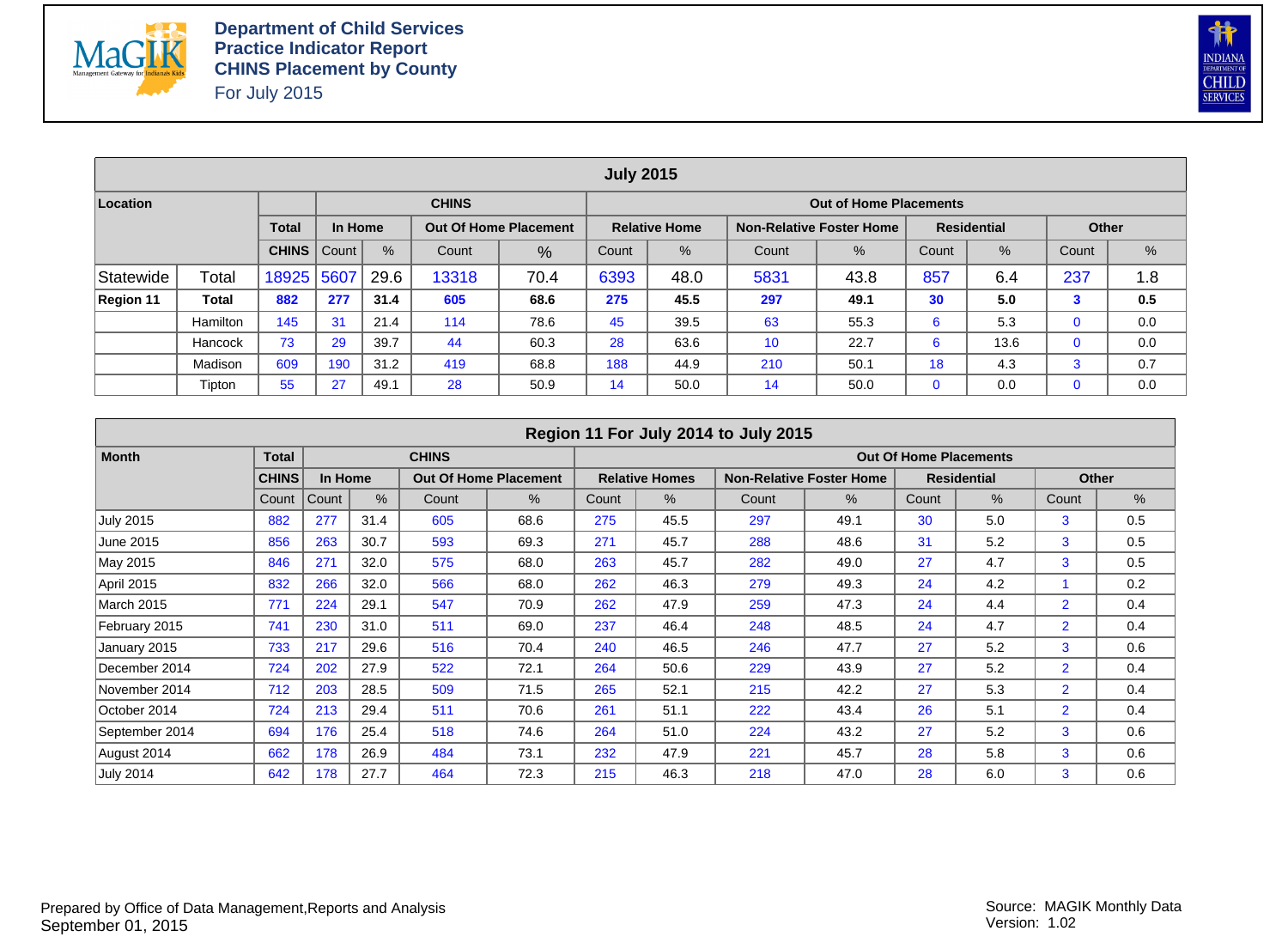



|           |          |              |         |      |              |                              | <b>July 2015</b> |                      |       |                                 |                |                    |              |     |
|-----------|----------|--------------|---------|------|--------------|------------------------------|------------------|----------------------|-------|---------------------------------|----------------|--------------------|--------------|-----|
| Location  |          |              |         |      | <b>CHINS</b> |                              |                  |                      |       | <b>Out of Home Placements</b>   |                |                    |              |     |
|           |          | <b>Total</b> | In Home |      |              | <b>Out Of Home Placement</b> |                  | <b>Relative Home</b> |       | <b>Non-Relative Foster Home</b> |                | <b>Residential</b> | <b>Other</b> |     |
|           |          | <b>CHINS</b> | Count   | %    | Count        | $\%$                         | Count            | $\%$                 | Count | %                               | Count          | %                  | Count        | %   |
| Statewide | Total    | 18925        | 5607    | 29.6 | 13318        | 70.4                         | 6393             | 48.0                 | 5831  | 43.8                            | 857            | 6.4                | 237          | 1.8 |
| Region 12 | Total    | 470          | 101     | 21.5 | 369          | 78.5                         | 214              | 58.0                 | 134   | 36.3                            | 20             | 5.4                |              | 0.3 |
|           | Fayette  | 100          | 28      | 28.0 | 72           | 72.0                         | 46               | 63.9                 | 21    | 29.2                            | 5              | 6.9                | $\mathbf{0}$ | 0.0 |
|           | Franklin | 53           | 25      | 47.2 | 28           | 52.8                         | 17               | 60.7                 | 9     | 32.1                            | $\overline{2}$ | 7.1                | $\mathbf 0$  | 0.0 |
|           | Henry    | 119          | 24      | 20.2 | 95           | 79.8                         | 50               | 52.6                 | 41    | 43.2                            | 4              | 4.2                | $\mathbf 0$  | 0.0 |
|           | Rush     | 46           | 13      | 28.3 | 33           | 71.7                         | 19               | 57.6                 | 13    | 39.4                            |                | 3.0                | $\mathbf 0$  | 0.0 |
|           | Union    | 24           | 3       | 12.5 | 21           | 87.5                         | 16               | 76.2                 | 5     | 23.8                            | $\mathbf{0}$   | 0.0                | $\mathbf 0$  | 0.0 |
|           | Wayne    | 128          | 8       | 6.3  | 120          | 93.8                         | 66               | 55.0                 | 45    | 37.5                            | 8              | 6.7                |              | 0.8 |

|                   |              |         |      |              |                              |       |                       | Region 12 For July 2014 to July 2015 |                                 |                               |                    |                |       |
|-------------------|--------------|---------|------|--------------|------------------------------|-------|-----------------------|--------------------------------------|---------------------------------|-------------------------------|--------------------|----------------|-------|
| <b>Month</b>      | <b>Total</b> |         |      | <b>CHINS</b> |                              |       |                       |                                      |                                 | <b>Out Of Home Placements</b> |                    |                |       |
|                   | <b>CHINS</b> | In Home |      |              | <b>Out Of Home Placement</b> |       | <b>Relative Homes</b> |                                      | <b>Non-Relative Foster Home</b> |                               | <b>Residential</b> |                | Other |
|                   | Count        | Count   | $\%$ | Count        | %                            | Count | $\%$                  | Count                                | $\%$                            | Count                         | %                  | Count          | %     |
| <b>July 2015</b>  | 470          | 101     | 21.5 | 369          | 78.5                         | 214   | 58.0                  | 134                                  | 36.3                            | 20                            | 5.4                |                | 0.3   |
| June 2015         | 445          | 94      | 21.1 | 351          | 78.9                         | 197   | 56.1                  | 134                                  | 38.2                            | 19                            | 5.4                |                | 0.3   |
| May 2015          | 409          | 105     | 25.7 | 304          | 74.3                         | 160   | 52.6                  | 120                                  | 39.5                            | 22                            | 7.2                | $\overline{2}$ | 0.7   |
| <b>April 2015</b> | 365          | 85      | 23.3 | 280          | 76.7                         | 144   | 51.4                  | 115                                  | 41.1                            | 19                            | 6.8                | $\overline{2}$ | 0.7   |
| <b>March 2015</b> | 327          | 65      | 19.9 | 262          | 80.1                         | 126   | 48.1                  | 115                                  | 43.9                            | 19                            | 7.3                | $\overline{2}$ | 0.8   |
| February 2015     | 297          | 44      | 14.8 | 253          | 85.2                         | 123   | 48.6                  | 111                                  | 43.9                            | 16                            | 6.3                | 3              | 1.2   |
| January 2015      | 290          | 48      | 16.6 | 242          | 83.4                         | 121   | 50.0                  | 101                                  | 41.7                            | 18                            | 7.4                | $\overline{2}$ | 0.8   |
| December 2014     | 299          | 53      | 17.7 | 246          | 82.3                         | 117   | 47.6                  | 108                                  | 43.9                            | 18                            | 7.3                | 3              | 1.2   |
| November 2014     | 286          | 44      | 15.4 | 242          | 84.6                         | 113   | 46.7                  | 107                                  | 44.2                            | 19                            | 7.9                | 3              | 1.2   |
| October 2014      | 279          | 50      | 17.9 | 229          | 82.1                         | 109   | 47.6                  | 98                                   | 42.8                            | 19                            | 8.3                | 3              | 1.3   |
| September 2014    | 248          | 34      | 13.7 | 214          | 86.3                         | 102   | 47.7                  | 90                                   | 42.1                            | 19                            | 8.9                | 3              | 1.4   |
| August 2014       | 226          | 29      | 12.8 | 197          | 87.2                         | 100   | 50.8                  | 78                                   | 39.6                            | 17                            | 8.6                | $\overline{2}$ | 1.0   |
| <b>July 2014</b>  | 222          | 42      | 18.9 | 180          | 81.1                         | 87    | 48.3                  | 70                                   | 38.9                            | 21                            | 11.7               | $\overline{2}$ | 1.1   |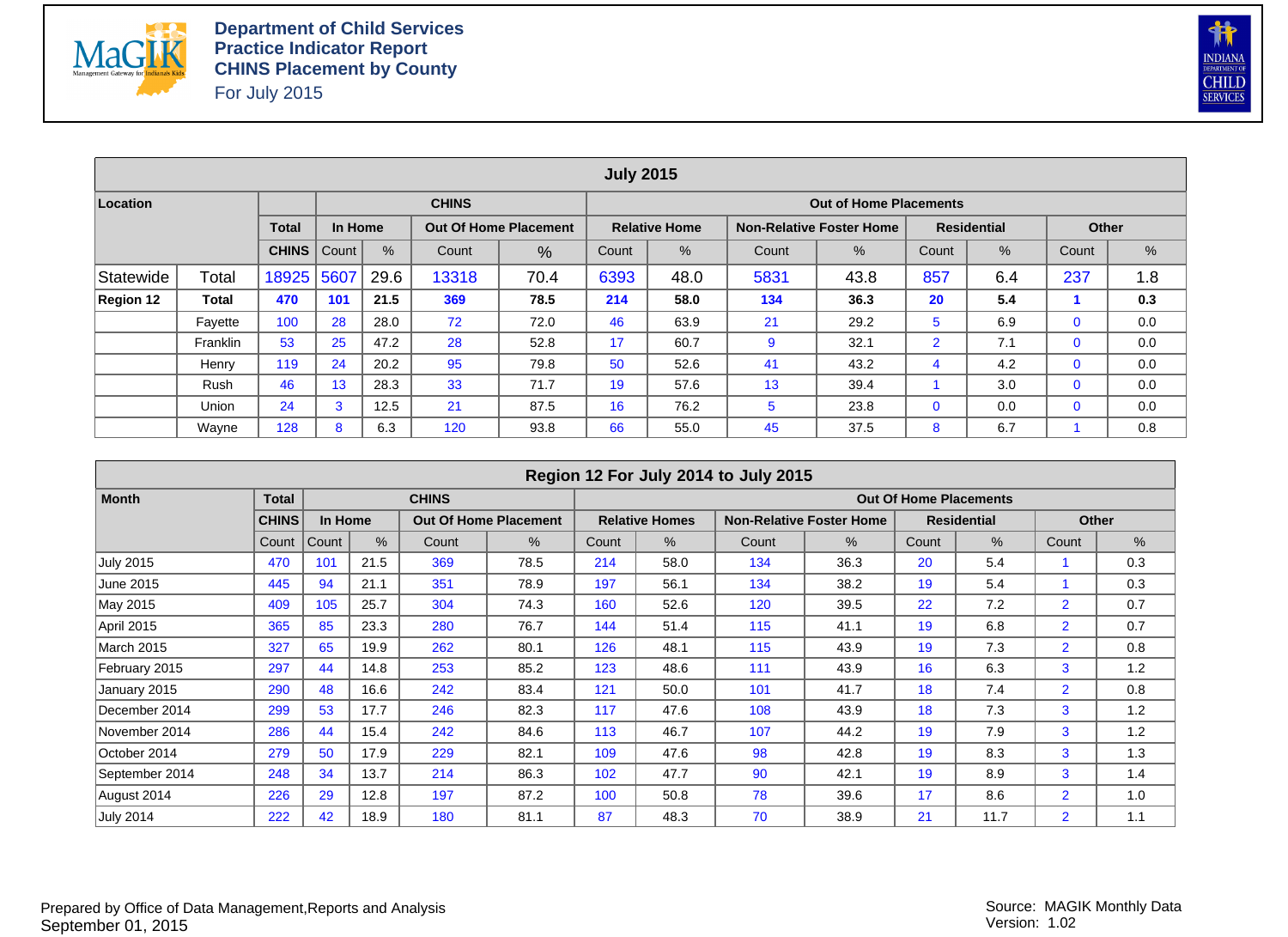



|           |              |              |         |      |                                                                                                                        |      | <b>July 2015</b> |       |             |                               |                |     |                |     |  |  |
|-----------|--------------|--------------|---------|------|------------------------------------------------------------------------------------------------------------------------|------|------------------|-------|-------------|-------------------------------|----------------|-----|----------------|-----|--|--|
| Location  |              |              |         |      | <b>CHINS</b>                                                                                                           |      |                  |       |             | <b>Out of Home Placements</b> |                |     |                |     |  |  |
|           |              | <b>Total</b> | In Home |      | <b>Residential</b><br><b>Out Of Home Placement</b><br><b>Relative Home</b><br><b>Non-Relative Foster Home</b><br>Other |      |                  |       |             |                               |                |     |                |     |  |  |
|           |              | <b>CHINS</b> | Count   | %    | $\%$<br>%<br>%<br>$\frac{9}{6}$<br>Count<br>Count<br>Count<br>Count<br>%<br>Count                                      |      |                  |       |             |                               |                |     |                |     |  |  |
| Statewide | Total        | 18925        | 5607    | 29.6 | 857<br>237<br>13318<br>5831<br>70.4<br>6393<br>48.0<br>43.8<br>6.4<br>1.8                                              |      |                  |       |             |                               |                |     |                |     |  |  |
| Region 13 | Total        | 720          | 211     | 29.3 | 509                                                                                                                    | 70.7 | 300              | 58.9  | 181         | 35.6                          | 25             | 4.9 | 3              | 0.6 |  |  |
|           | <b>Brown</b> | 14           | 4       | 28.6 | 10                                                                                                                     | 71.4 | 10               | 100.0 | $\mathbf 0$ | 0.0                           | $\mathbf{0}$   | 0.0 | $\mathbf 0$    | 0.0 |  |  |
|           | Greene       | 95           | 50      | 52.6 | 45                                                                                                                     | 47.4 | 17               | 37.8  | 26          | 57.8                          | $\overline{2}$ | 4.4 | $\mathbf 0$    | 0.0 |  |  |
|           | Lawrence     | 166          | 32      | 19.3 | 134                                                                                                                    | 80.7 | 71               | 53.0  | 53          | 39.6                          | 9              | 6.7 |                | 0.7 |  |  |
|           | Monroe       | 290          | 76      | 26.2 | 214                                                                                                                    | 73.8 | 129              | 60.3  | 75          | 35.0                          | 8              | 3.7 | $\overline{2}$ | 0.9 |  |  |
|           | Owen         | 155          | 49      | 31.6 | 106                                                                                                                    | 68.4 | 73               | 68.9  | 27          | 25.5                          | 6              | 5.7 | 0              | 0.0 |  |  |

|                  |              |         |      |              |                              |       |                       | Region 13 For July 2014 to July 2015 |                                 |                               |                    |                |       |
|------------------|--------------|---------|------|--------------|------------------------------|-------|-----------------------|--------------------------------------|---------------------------------|-------------------------------|--------------------|----------------|-------|
| <b>Month</b>     | <b>Total</b> |         |      | <b>CHINS</b> |                              |       |                       |                                      |                                 | <b>Out Of Home Placements</b> |                    |                |       |
|                  | <b>CHINS</b> | In Home |      |              | <b>Out Of Home Placement</b> |       | <b>Relative Homes</b> |                                      | <b>Non-Relative Foster Home</b> |                               | <b>Residential</b> |                | Other |
|                  | Count        | Count   | $\%$ | Count        | %                            | Count | %                     | Count                                | %                               | Count                         | %                  | Count          | %     |
| <b>July 2015</b> | 720          | 211     | 29.3 | 509          | 70.7                         | 300   | 58.9                  | 181                                  | 35.6                            | 25                            | 4.9                | 3              | 0.6   |
| June 2015        | 680          | 194     | 28.5 | 486          | 71.5                         | 275   | 56.6                  | 180                                  | 37.0                            | 29                            | 6.0                | $\overline{2}$ | 0.4   |
| May 2015         | 673          | 196     | 29.1 | 477          | 70.9                         | 257   | 53.9                  | 188                                  | 39.4                            | 30                            | 6.3                | $\overline{2}$ | 0.4   |
| April 2015       | 651          | 189     | 29.0 | 462          | 71.0                         | 239   | 51.7                  | 190                                  | 41.1                            | 30                            | 6.5                | 3              | 0.6   |
| March 2015       | 635          | 199     | 31.3 | 436          | 68.7                         | 217   | 49.8                  | 183                                  | 42.0                            | 32                            | 7.3                | 4              | 0.9   |
| February 2015    | 595          | 178     | 29.9 | 417          | 70.1                         | 204   | 48.9                  | 178                                  | 42.7                            | 32                            | 7.7                | 3              | 0.7   |
| January 2015     | 584          | 176     | 30.1 | 408          | 69.9                         | 195   | 47.8                  | 178                                  | 43.6                            | 30                            | 7.4                | 5              | 1.2   |
| December 2014    | 583          | 173     | 29.7 | 410          | 70.3                         | 200   | 48.8                  | 177                                  | 43.2                            | 29                            | 7.1                | 4              | 1.0   |
| November 2014    | 564          | 156     | 27.7 | 408          | 72.3                         | 198   | 48.5                  | 181                                  | 44.4                            | 25                            | 6.1                | 4              | 1.0   |
| October 2014     | 575          | 177     | 30.8 | 398          | 69.2                         | 191   | 48.0                  | 181                                  | 45.5                            | 22                            | 5.5                | 4              | 1.0   |
| September 2014   | 569          | 195     | 34.3 | 374          | 65.7                         | 177   | 47.3                  | 172                                  | 46.0                            | 20                            | 5.3                | 5              | 1.3   |
| August 2014      | 530          | 194     | 36.6 | 336          | 63.4                         | 146   | 43.5                  | 165                                  | 49.1                            | 19                            | 5.7                | 6              | 1.8   |
| July 2014        | 468          | 149     | 31.8 | 319          | 68.2                         | 140   | 43.9                  | 159                                  | 49.8                            | 14                            | 4.4                | 6              | 1.9   |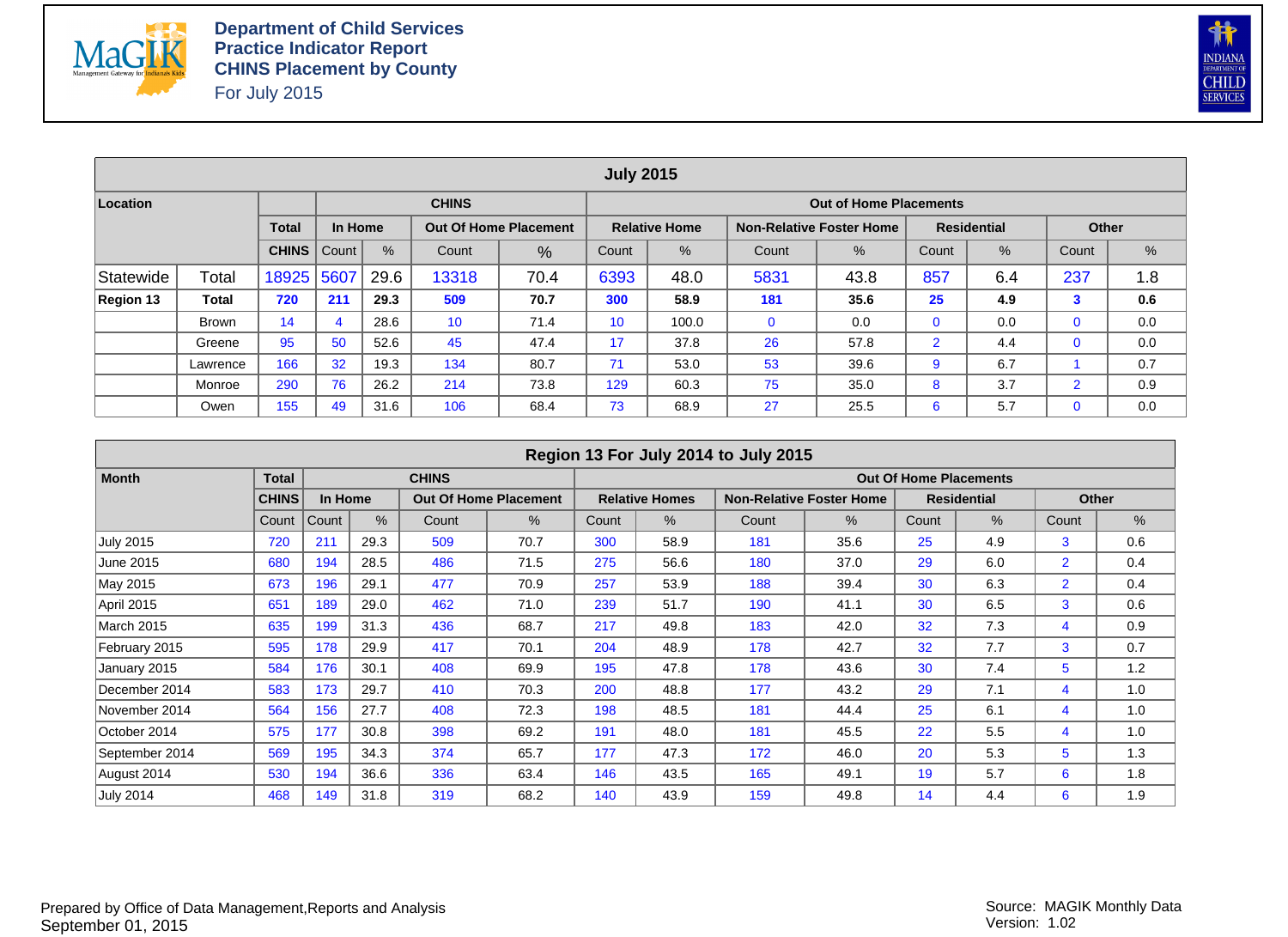



|           |                    |              |         |      |              |                              | <b>July 2015</b>                                              |                      |      |                                 |     |                    |                |     |  |  |  |  |
|-----------|--------------------|--------------|---------|------|--------------|------------------------------|---------------------------------------------------------------|----------------------|------|---------------------------------|-----|--------------------|----------------|-----|--|--|--|--|
| Location  |                    |              |         |      | <b>CHINS</b> |                              |                                                               |                      |      | <b>Out of Home Placements</b>   |     |                    |                |     |  |  |  |  |
|           |                    | <b>Total</b> | In Home |      |              | <b>Out Of Home Placement</b> |                                                               | <b>Relative Home</b> |      | <b>Non-Relative Foster Home</b> |     | <b>Residential</b> | Other          |     |  |  |  |  |
|           |                    | <b>CHINS</b> | Count   | %    | Count        | %                            | $\%$<br>$\%$<br>%<br>$\%$<br>Count<br>Count<br>Count<br>Count |                      |      |                                 |     |                    |                |     |  |  |  |  |
| Statewide | Total              | 18925        | 5607    | 29.6 | 13318        | 70.4                         | 6393                                                          | 48.0                 | 5831 | 43.8                            | 857 | 6.4                | 237            | 1.8 |  |  |  |  |
| Region 14 | Total              | 938          | 240     | 25.6 | 698          | 74.4                         | 358                                                           | 51.3                 | 294  | 42.1                            | 36  | 5.2                | 10             | 1.4 |  |  |  |  |
|           | <b>Bartholomew</b> | 291          | 79      | 27.1 | 212          | 72.9                         | 110                                                           | 51.9                 | 89   | 42.0                            | 8   | 3.8                | $5^{\circ}$    | 2.4 |  |  |  |  |
|           | Jackson            | 140          | 28      | 20.0 | 112          | 80.0                         | 52                                                            | 46.4                 | 56   | 50.0                            | 3   | 2.7                |                | 0.9 |  |  |  |  |
|           | Jennings           | 251          | 58      | 23.1 | 193          | 76.9                         | 106                                                           | 54.9                 | 78   | 40.4                            |     | 3.6                | $\overline{2}$ | 1.0 |  |  |  |  |
|           | Johnson            | 173          | 40      | 23.1 | 133          | 76.9                         | 58                                                            | 43.6                 | 56   | 42.1                            | 17  | 12.8               | $\overline{2}$ | 1.5 |  |  |  |  |
|           | Shelby             | 83           | 35      | 42.2 | 48           | 57.8                         | 32                                                            | 66.7                 | 15   | 31.3                            |     | 2.1                | $\mathbf 0$    | 0.0 |  |  |  |  |

|                  |              |         |      |              |                              |       |                       | Region 14 For July 2014 to July 2015 |                                 |                               |                    |                   |       |
|------------------|--------------|---------|------|--------------|------------------------------|-------|-----------------------|--------------------------------------|---------------------------------|-------------------------------|--------------------|-------------------|-------|
| <b>Month</b>     | <b>Total</b> |         |      | <b>CHINS</b> |                              |       |                       |                                      |                                 | <b>Out Of Home Placements</b> |                    |                   |       |
|                  | <b>CHINS</b> | In Home |      |              | <b>Out Of Home Placement</b> |       | <b>Relative Homes</b> |                                      | <b>Non-Relative Foster Home</b> |                               | <b>Residential</b> |                   | Other |
|                  | Count        | Count   | $\%$ | Count        | $\%$                         | Count | %                     | Count                                | %                               | Count                         | %                  | Count             | %     |
| <b>July 2015</b> | 938          | 240     | 25.6 | 698          | 74.4                         | 358   | 51.3                  | 294                                  | 42.1                            | 36                            | 5.2                | 10 <sup>°</sup>   | 1.4   |
| June 2015        | 899          | 214     | 23.8 | 685          | 76.2                         | 352   | 51.4                  | 287                                  | 41.9                            | 36                            | 5.3                | 10 <sup>°</sup>   | 1.5   |
| May 2015         | 909          | 208     | 22.9 | 701          | 77.1                         | 349   | 49.8                  | 307                                  | 43.8                            | 33                            | 4.7                | $12 \overline{ }$ | 1.7   |
| April 2015       | 879          | 209     | 23.8 | 670          | 76.2                         | 337   | 50.3                  | 289                                  | 43.1                            | 33                            | 4.9                | 11                | 1.6   |
| March 2015       | 853          | 216     | 25.3 | 637          | 74.7                         | 308   | 48.4                  | 290                                  | 45.5                            | 28                            | 4.4                | 11                | 1.7   |
| February 2015    | 853          | 214     | 25.1 | 639          | 74.9                         | 294   | 46.0                  | 301                                  | 47.1                            | 35                            | 5.5                | 9                 | 1.4   |
| January 2015     | 834          | 213     | 25.5 | 621          | 74.5                         | 278   | 44.8                  | 301                                  | 48.5                            | 33                            | 5.3                | 9                 | 1.4   |
| December 2014    | 810          | 208     | 25.7 | 602          | 74.3                         | 270   | 44.9                  | 291                                  | 48.3                            | 31                            | 5.1                | 10 <sup>°</sup>   | 1.7   |
| November 2014    | 842          | 241     | 28.6 | 601          | 71.4                         | 268   | 44.6                  | 291                                  | 48.4                            | 33                            | 5.5                | 9                 | 1.5   |
| October 2014     | 871          | 229     | 26.3 | 642          | 73.7                         | 294   | 45.8                  | 305                                  | 47.5                            | 34                            | 5.3                | 9                 | 1.4   |
| September 2014   | 884          | 259     | 29.3 | 625          | 70.7                         | 292   | 46.7                  | 294                                  | 47.0                            | 31                            | 5.0                | 8                 | 1.3   |
| August 2014      | 809          | 228     | 28.2 | 581          | 71.8                         | 272   | 46.8                  | 267                                  | 46.0                            | 33                            | 5.7                | 9                 | 1.5   |
| <b>July 2014</b> | 801          | 218     | 27.2 | 583          | 72.8                         | 272   | 46.7                  | 275                                  | 47.2                            | 31                            | 5.3                | 5                 | 0.9   |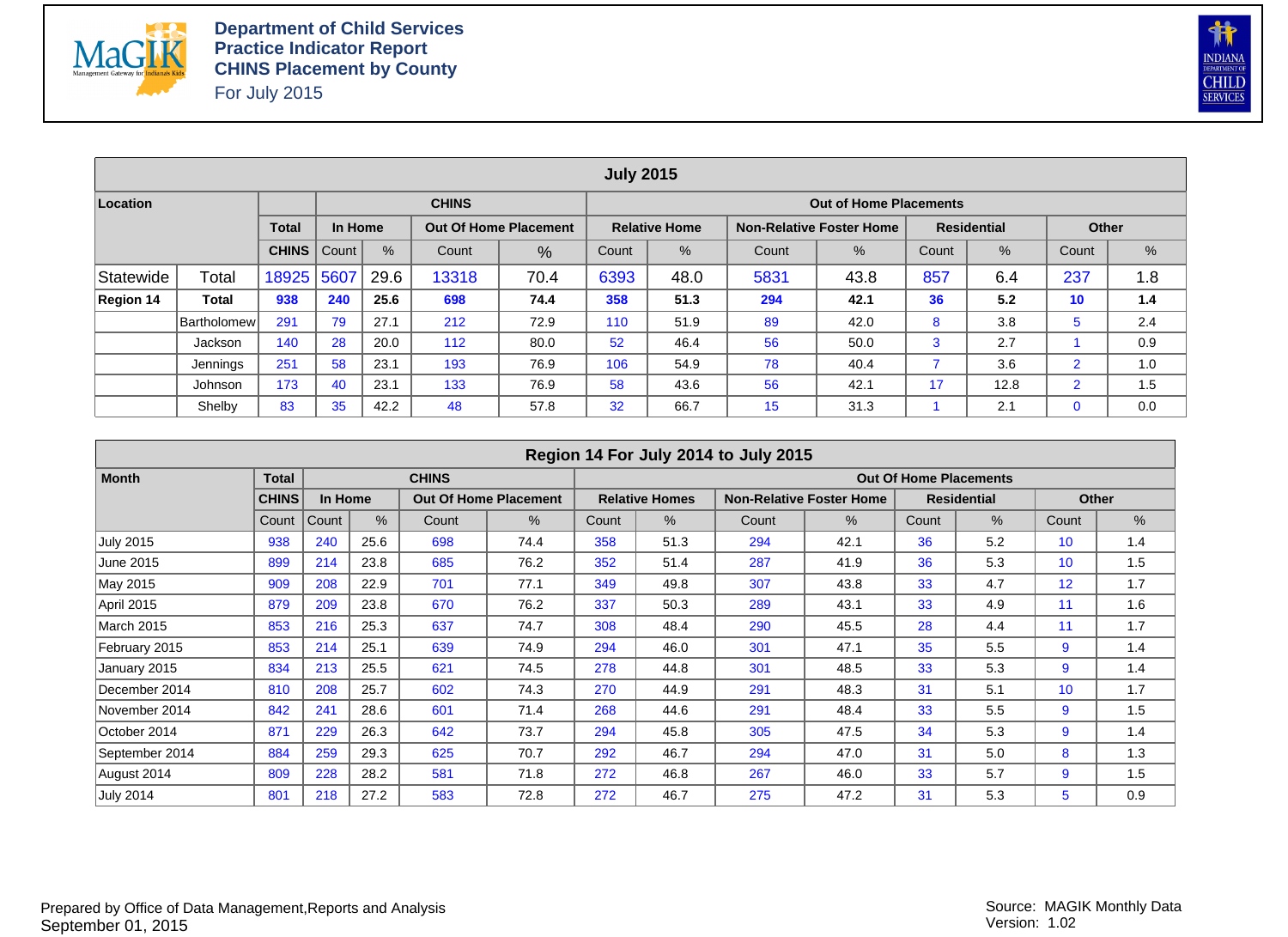



|           |             |              |         |      |                                                                                |                                                                  | <b>July 2015</b> |                      |    |                                 |                |                    |                |      |  |  |
|-----------|-------------|--------------|---------|------|--------------------------------------------------------------------------------|------------------------------------------------------------------|------------------|----------------------|----|---------------------------------|----------------|--------------------|----------------|------|--|--|
| Location  |             |              |         |      | <b>CHINS</b>                                                                   |                                                                  |                  |                      |    | <b>Out of Home Placements</b>   |                |                    |                |      |  |  |
|           |             | <b>Total</b> | In Home |      |                                                                                | <b>Out Of Home Placement</b>                                     |                  | <b>Relative Home</b> |    | <b>Non-Relative Foster Home</b> |                | <b>Residential</b> | Other          |      |  |  |
|           |             | <b>CHINS</b> | Count   | $\%$ | $\frac{9}{6}$<br>%<br>Count<br>%<br>Count<br>%<br>Count<br>Count<br>Count<br>% |                                                                  |                  |                      |    |                                 |                |                    |                |      |  |  |
| Statewide | Total       | 18925        | 5607    | 29.6 | 13318                                                                          | 857<br>237<br>70.4<br>6393<br>48.0<br>5831<br>43.8<br>6.4<br>1.8 |                  |                      |    |                                 |                |                    |                |      |  |  |
| Region 15 | Total       | 394          | 141     | 35.8 | 253                                                                            | 64.2                                                             | 135              | 53.4                 | 96 | 37.9                            | 14             | 5.5                | 8              | 3.2  |  |  |
|           | Dearborn    | 120          | 46      | 38.3 | 74                                                                             | 61.7                                                             | 39               | 52.7                 | 31 | 41.9                            |                | 1.4                | 3              | 4.1  |  |  |
|           | Decatur     | 105          | 37      | 35.2 | 68                                                                             | 64.8                                                             | 44               | 64.7                 | 16 | 23.5                            | 7              | 10.3               |                | 1.5  |  |  |
|           | Jefferson   | 74           | 20      | 27.0 | 54                                                                             | 73.0                                                             | 21               | 38.9                 | 29 | 53.7                            | 4              | 7.4                | $\mathbf{0}$   | 0.0  |  |  |
|           | Ohio        | 31           | 17      | 54.8 | 14                                                                             | 45.2                                                             | 10 <sup>°</sup>  | 71.4                 | 4  | 28.6                            | $\mathbf{0}$   | 0.0                | $\mathbf{0}$   | 0.0  |  |  |
|           | Ripley      | 52           | 20      | 38.5 | 32                                                                             | 61.5                                                             | 16               | 50.0                 | 12 | 37.5                            | $\overline{2}$ | 6.3                | $\overline{2}$ | 6.3  |  |  |
|           | Switzerland | 12           |         | 8.3  | 11                                                                             | 91.7                                                             | 5                | 45.5                 | 4  | 36.4                            | $\mathbf{0}$   | 0.0                | $\overline{2}$ | 18.2 |  |  |

|                   |              |         |      |              |                              |       |                       | Region 15 For July 2014 to July 2015 |                                 |                               |                    |       |              |
|-------------------|--------------|---------|------|--------------|------------------------------|-------|-----------------------|--------------------------------------|---------------------------------|-------------------------------|--------------------|-------|--------------|
| <b>Month</b>      | <b>Total</b> |         |      | <b>CHINS</b> |                              |       |                       |                                      |                                 | <b>Out Of Home Placements</b> |                    |       |              |
|                   | <b>CHINS</b> | In Home |      |              | <b>Out Of Home Placement</b> |       | <b>Relative Homes</b> |                                      | <b>Non-Relative Foster Home</b> |                               | <b>Residential</b> |       | <b>Other</b> |
|                   | Count        | Count   | $\%$ | Count        | %                            | Count | $\%$                  | Count                                | %                               | Count                         | %                  | Count | %            |
| <b>July 2015</b>  | 394          | 141     | 35.8 | 253          | 64.2                         | 135   | 53.4                  | 96                                   | 37.9                            | 14                            | 5.5                | 8     | 3.2          |
| June 2015         | 366          | 119     | 32.5 | 247          | 67.5                         | 134   | 54.3                  | 95                                   | 38.5                            | 12                            | 4.9                | 6     | 2.4          |
| May 2015          | 366          | 122     | 33.3 | 244          | 66.7                         | 125   | 51.2                  | 100                                  | 41.0                            | 14                            | 5.7                | 5     | 2.0          |
| April 2015        | 355          | 114     | 32.1 | 241          | 67.9                         | 120   | 49.8                  | 99                                   | 41.1                            | 18                            | 7.5                | 4     | 1.7          |
| <b>March 2015</b> | 344          | 103     | 29.9 | 241          | 70.1                         | 124   | 51.5                  | 98                                   | 40.7                            | 15                            | 6.2                | 4     | 1.7          |
| February 2015     | 330          | 110     | 33.3 | 220          | 66.7                         | 111   | 50.5                  | 90                                   | 40.9                            | 15                            | 6.8                | 4     | 1.8          |
| January 2015      | 337          | 122     | 36.2 | 215          | 63.8                         | 115   | 53.5                  | 83                                   | 38.6                            | 13                            | 6.0                | 4     | 1.9          |
| December 2014     | 334          | 124     | 37.1 | 210          | 62.9                         | 116   | 55.2                  | 74                                   | 35.2                            | 12                            | 5.7                | 8     | 3.8          |
| November 2014     | 325          | 110     | 33.8 | 215          | 66.2                         | 116   | 54.0                  | 76                                   | 35.3                            | 15                            | 7.0                | 8     | 3.7          |
| October 2014      | 328          | 121     | 36.9 | 207          | 63.1                         | 113   | 54.6                  | 73                                   | 35.3                            | 14                            | 6.8                |       | 3.4          |
| September 2014    | 315          | 107     | 34.0 | 208          | 66.0                         | 114   | 54.8                  | 74                                   | 35.6                            | 11                            | 5.3                | 9     | 4.3          |
| August 2014       | 296          | 113     | 38.2 | 183          | 61.8                         | 100   | 54.6                  | 65                                   | 35.5                            | 11                            | 6.0                |       | 3.8          |
| <b>July 2014</b>  | 284          | 104     | 36.6 | 180          | 63.4                         | 101   | 56.1                  | 62                                   | 34.4                            | 10 <sup>1</sup>               | 5.6                |       | 3.9          |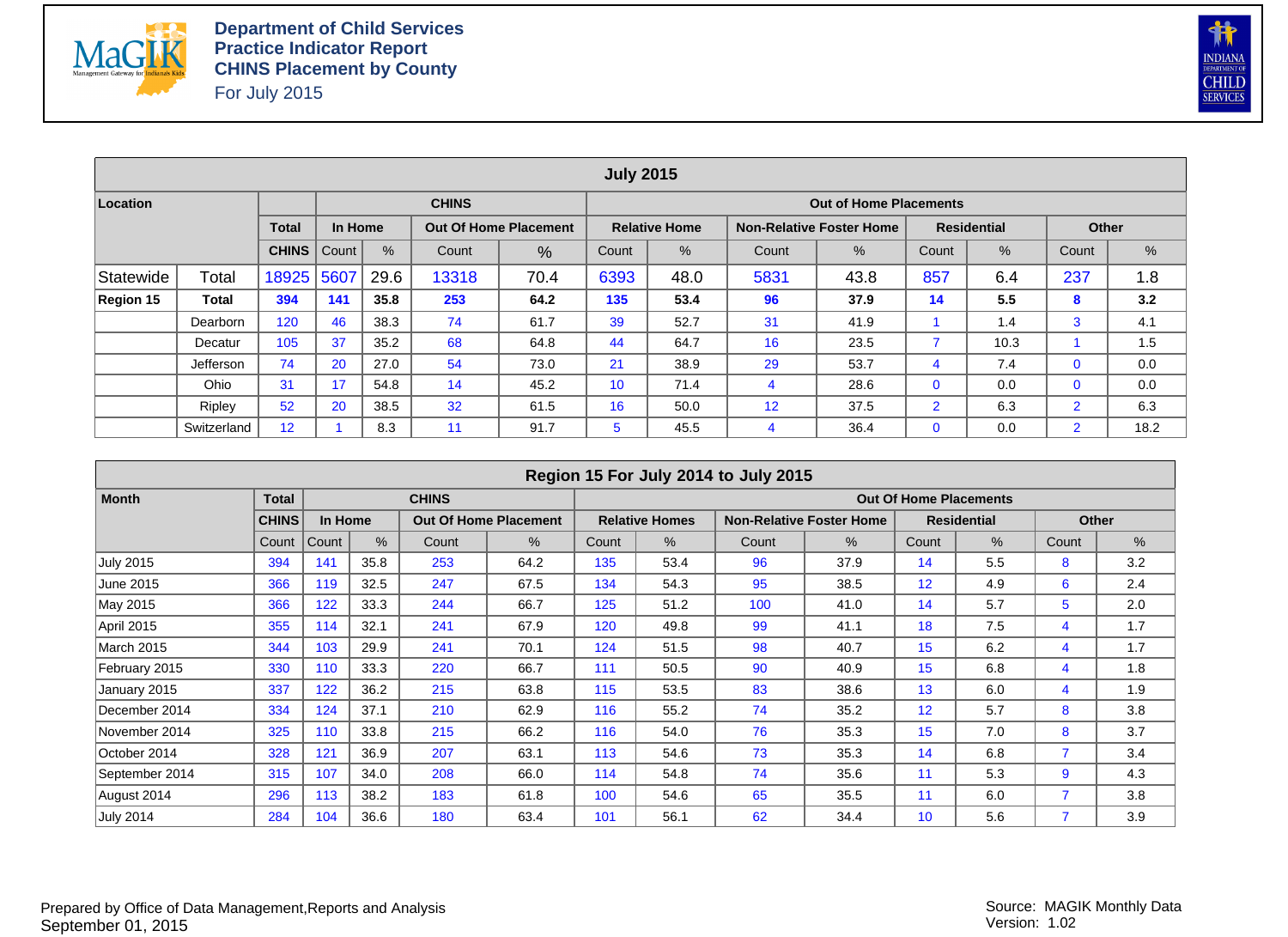



|           |             |              |         |      |                                                                           |                              | <b>July 2015</b> |                      |     |                                 |    |                    |             |     |  |  |
|-----------|-------------|--------------|---------|------|---------------------------------------------------------------------------|------------------------------|------------------|----------------------|-----|---------------------------------|----|--------------------|-------------|-----|--|--|
| Location  |             |              |         |      | <b>CHINS</b>                                                              |                              |                  |                      |     | <b>Out of Home Placements</b>   |    |                    |             |     |  |  |
|           |             | <b>Total</b> | In Home |      |                                                                           | <b>Out Of Home Placement</b> |                  | <b>Relative Home</b> |     | <b>Non-Relative Foster Home</b> |    | <b>Residential</b> | Other       |     |  |  |
|           |             | <b>CHINS</b> | Count   | %    | $\%$<br>%<br>%<br>Count<br>%<br>Count<br>Count<br>Count<br>Count<br>%     |                              |                  |                      |     |                                 |    |                    |             |     |  |  |
| Statewide | Total       | 18925        | 5607    | 29.6 | 237<br>857<br>13318<br>70.4<br>6393<br>48.0<br>5831<br>43.8<br>6.4<br>1.8 |                              |                  |                      |     |                                 |    |                    |             |     |  |  |
| Region 16 | Total       | 1346         | 411     | 30.5 | 935                                                                       | 69.5                         | 453              | 48.4                 | 410 | 43.9                            | 57 | 6.1                | 15          | 1.6 |  |  |
|           | Gibson      | 137          | 66      | 48.2 | 71                                                                        | 51.8                         | 35               | 49.3                 | 33  | 46.5                            | 3  | 4.2                | $\mathbf 0$ | 0.0 |  |  |
|           | Knox        | 185          | 49      | 26.5 | 136                                                                       | 73.5                         | 59               | 43.4                 | 59  | 43.4                            | 14 | 10.3               | 4           | 2.9 |  |  |
|           | Pike        | 56           | 14      | 25.0 | 42                                                                        | 75.0                         | 14               | 33.3                 | 24  | 57.1                            | 4  | 9.5                | $\mathbf 0$ | 0.0 |  |  |
|           | Posey       | 92           | 25      | 27.2 | 67                                                                        | 72.8                         | 40               | 59.7                 | 25  | 37.3                            |    | 1.5                |             | 1.5 |  |  |
|           | Vanderburgh | 781          | 231     | 29.6 | 550                                                                       | 70.4                         | 262              | 47.6                 | 253 | 46.0                            | 29 | 5.3                | 6           | 1.1 |  |  |
|           | Warrick     | 95           | 26      | 27.4 | 69                                                                        | 72.6                         | 43               | 62.3                 | 16  | 23.2                            | 6  | 8.7                | 4           | 5.8 |  |  |

|                   |              |         |      |              |                              |       |                       | Region 16 For July 2014 to July 2015 |                                 |                               |                    |       |       |
|-------------------|--------------|---------|------|--------------|------------------------------|-------|-----------------------|--------------------------------------|---------------------------------|-------------------------------|--------------------|-------|-------|
| <b>Month</b>      | <b>Total</b> |         |      | <b>CHINS</b> |                              |       |                       |                                      |                                 | <b>Out Of Home Placements</b> |                    |       |       |
|                   | <b>CHINS</b> | In Home |      |              | <b>Out Of Home Placement</b> |       | <b>Relative Homes</b> |                                      | <b>Non-Relative Foster Home</b> |                               | <b>Residential</b> |       | Other |
|                   | Count        | Count   | %    | Count        | %                            | Count | $\%$                  | Count                                | %                               | Count                         | %                  | Count | %     |
| <b>July 2015</b>  | 1346         | 411     | 30.5 | 935          | 69.5                         | 453   | 48.4                  | 410                                  | 43.9                            | 57                            | 6.1                | 15    | 1.6   |
| June 2015         | 1314         | 408     | 31.1 | 906          | 68.9                         | 440   | 48.6                  | 394                                  | 43.5                            | 58                            | 6.4                | 14    | 1.5   |
| May 2015          | 1260         | 366     | 29.0 | 894          | 71.0                         | 433   | 48.4                  | 389                                  | 43.5                            | 58                            | 6.5                | 14    | 1.6   |
| April 2015        | 1259         | 398     | 31.6 | 861          | 68.4                         | 412   | 47.9                  | 380                                  | 44.1                            | 56                            | 6.5                | 13    | 1.5   |
| <b>March 2015</b> | 1209         | 385     | 31.8 | 824          | 68.2                         | 386   | 46.8                  | 373                                  | 45.3                            | 49                            | 5.9                | 16    | 1.9   |
| February 2015     | 1186         | 385     | 32.5 | 801          | 67.5                         | 377   | 47.1                  | 358                                  | 44.7                            | 53                            | 6.6                | 13    | 1.6   |
| January 2015      | 1198         | 418     | 34.9 | 780          | 65.1                         | 385   | 49.4                  | 328                                  | 42.1                            | 51                            | 6.5                | 16    | 2.1   |
| December 2014     | 1200         | 405     | 33.8 | 795          | 66.3                         | 385   | 48.4                  | 339                                  | 42.6                            | 52                            | 6.5                | 19    | 2.4   |
| November 2014     | 1204         | 422     | 35.0 | 782          | 65.0                         | 373   | 47.7                  | 340                                  | 43.5                            | 49                            | 6.3                | 20    | 2.6   |
| October 2014      | 1204         | 443     | 36.8 | 761          | 63.2                         | 343   | 45.1                  | 349                                  | 45.9                            | 50                            | 6.6                | 19    | 2.5   |
| September 2014    | 1186         | 427     | 36.0 | 759          | 64.0                         | 343   | 45.2                  | 342                                  | 45.1                            | 53                            | 7.0                | 21    | 2.8   |
| August 2014       | 1105         | 424     | 38.4 | 681          | 61.6                         | 302   | 44.3                  | 311                                  | 45.7                            | 47                            | 6.9                | 21    | 3.1   |
| <b>July 2014</b>  | 1055         | 386     | 36.6 | 669          | 63.4                         | 292   | 43.6                  | 311                                  | 46.5                            | 44                            | 6.6                | 22    | 3.3   |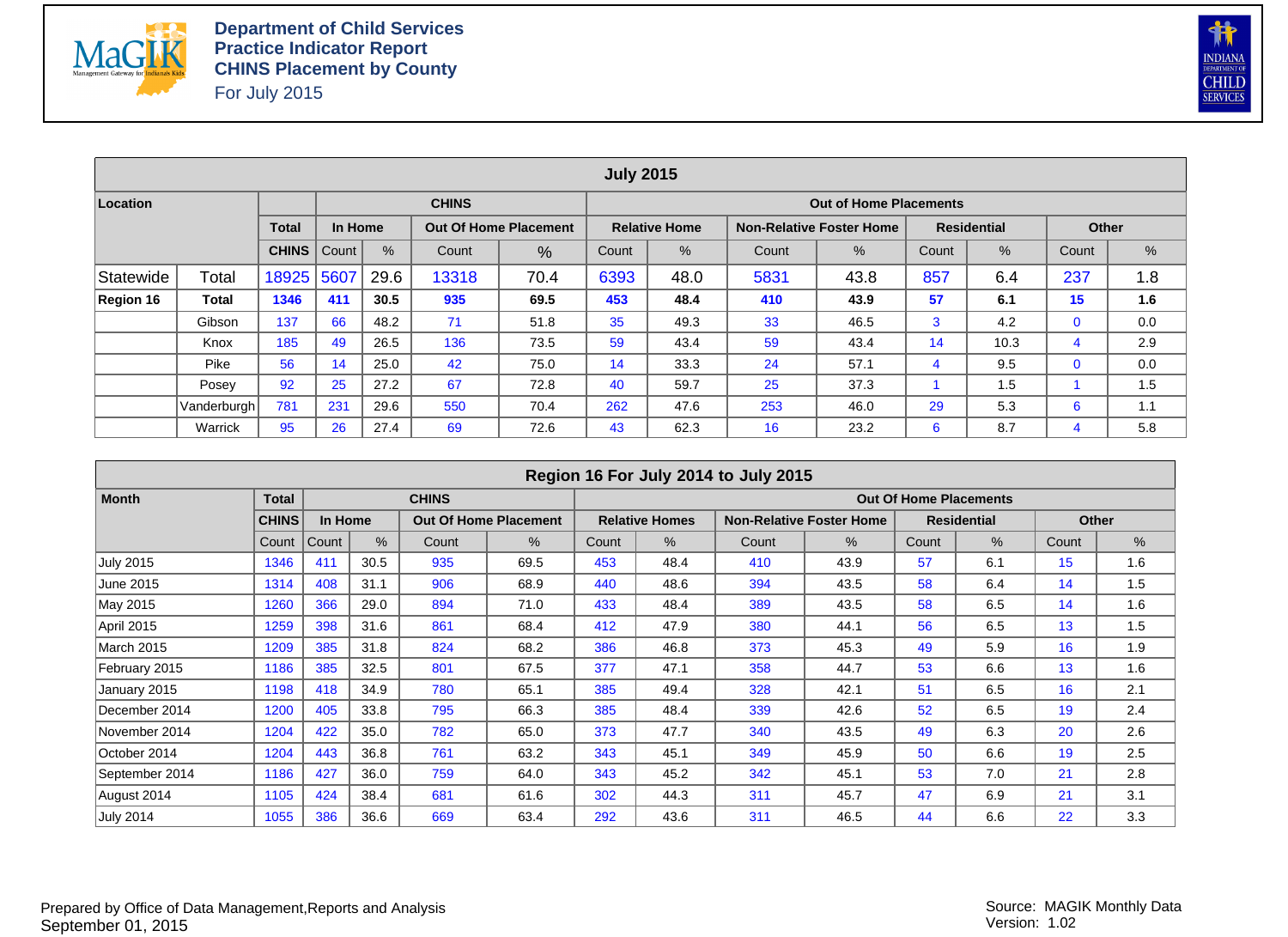



|                  |                |              |         |      |              |                              | <b>July 2015</b> |                      |       |                                 |                |                    |              |      |
|------------------|----------------|--------------|---------|------|--------------|------------------------------|------------------|----------------------|-------|---------------------------------|----------------|--------------------|--------------|------|
| Location         |                |              |         |      | <b>CHINS</b> |                              |                  |                      |       | <b>Out of Home Placements</b>   |                |                    |              |      |
|                  |                | <b>Total</b> | In Home |      |              | <b>Out Of Home Placement</b> |                  | <b>Relative Home</b> |       | <b>Non-Relative Foster Home</b> |                | <b>Residential</b> | <b>Other</b> |      |
|                  |                | <b>CHINS</b> | Count   | $\%$ | Count        | %                            | Count            | %                    | Count | %                               | Count          | %                  | Count        | %    |
| Statewide        | Total          | 18925        | 5607    | 29.6 | 13318        | 70.4                         | 6393             | 48.0                 | 5831  | 43.8                            | 857            | 6.4                | 237          | 1.8  |
| <b>Region 17</b> | Total          | 498          | 136     | 27.3 | 362          | 72.7                         | 167              | 46.1                 | 148   | 40.9                            | 38             | 10.5               | 9            | 2.5  |
|                  | Crawford       | 52           | 12      | 23.1 | 40           | 76.9                         | 19               | 47.5                 | 13    | 32.5                            | 7              | 17.5               |              | 2.5  |
|                  | <b>Daviess</b> | 83           | 26      | 31.3 | 57           | 68.7                         | 34               | 59.6                 | 19    | 33.3                            | 3              | 5.3                |              | 1.8  |
|                  | <b>Dubois</b>  | 41           |         | 17.1 | 34           | 82.9                         | 18               | 52.9                 | 14    | 41.2                            | $\overline{2}$ | 5.9                | $\mathbf 0$  | 0.0  |
|                  | Martin         | 49           | 20      | 40.8 | 29           | 59.2                         | 10               | 34.5                 | 17    | 58.6                            | $\overline{2}$ | 6.9                | $\mathbf 0$  | 0.0  |
|                  | Orange         | 92           | 35      | 38.0 | 57           | 62.0                         | 25               | 43.9                 | 22    | 38.6                            | 4              | 7.0                | 6            | 10.5 |
|                  | Perry          | 103          | 24      | 23.3 | 79           | 76.7                         | 33               | 41.8                 | 36    | 45.6                            | 10             | 12.7               | $\mathbf 0$  | 0.0  |
|                  | Spencer        | 78           | 12      | 15.4 | 66           | 84.6                         | 28               | 42.4                 | 27    | 40.9                            | 10             | 15.2               |              | 1.5  |

|                  |              |         |      |              |                              |       |                       | Region 17 For July 2014 to July 2015 |                                 |                               |                    |                |       |
|------------------|--------------|---------|------|--------------|------------------------------|-------|-----------------------|--------------------------------------|---------------------------------|-------------------------------|--------------------|----------------|-------|
| <b>Month</b>     | <b>Total</b> |         |      | <b>CHINS</b> |                              |       |                       |                                      |                                 | <b>Out Of Home Placements</b> |                    |                |       |
|                  | <b>CHINS</b> | In Home |      |              | <b>Out Of Home Placement</b> |       | <b>Relative Homes</b> |                                      | <b>Non-Relative Foster Home</b> |                               | <b>Residential</b> |                | Other |
|                  | Count        | Count   | $\%$ | Count        | %                            | Count | $\%$                  | Count                                | $\%$                            | Count                         | $\%$               | Count          | %     |
| <b>July 2015</b> | 498          | 136     | 27.3 | 362          | 72.7                         | 167   | 46.1                  | 148                                  | 40.9                            | 38                            | 10.5               | 9              | 2.5   |
| June 2015        | 475          | 106     | 22.3 | 369          | 77.7                         | 166   | 45.0                  | 157                                  | 42.5                            | 37                            | 10.0               | 9              | 2.4   |
| May 2015         | 463          | 93      | 20.1 | 370          | 79.9                         | 169   | 45.7                  | 157                                  | 42.4                            | 37                            | 10.0               |                | 1.9   |
| April 2015       | 480          | 108     | 22.5 | 372          | 77.5                         | 176   | 47.3                  | 153                                  | 41.1                            | 36                            | 9.7                | $\overline{7}$ | 1.9   |
| March 2015       | 430          | 99      | 23.0 | 331          | 77.0                         | 151   | 45.6                  | 148                                  | 44.7                            | 29                            | 8.8                | 3              | 0.9   |
| February 2015    | 425          | 114     | 26.8 | 311          | 73.2                         | 147   | 47.3                  | 134                                  | 43.1                            | 26                            | 8.4                | 4              | 1.3   |
| January 2015     | 411          | 132     | 32.1 | 279          | 67.9                         | 126   | 45.2                  | 124                                  | 44.4                            | 22                            | 7.9                | $\overline{7}$ | 2.5   |
| December 2014    | 393          | 115     | 29.3 | 278          | 70.7                         | 128   | 46.0                  | 122                                  | 43.9                            | 23                            | 8.3                | 5              | 1.8   |
| November 2014    | 380          | 99      | 26.1 | 281          | 73.9                         | 128   | 45.6                  | 125                                  | 44.5                            | 25                            | 8.9                | 3              | 1.1   |
| October 2014     | 368          | 98      | 26.6 | 270          | 73.4                         | 127   | 47.0                  | 113                                  | 41.9                            | 27                            | 10.0               | 3              | 1.1   |
| September 2014   | 362          | 95      | 26.2 | 267          | 73.8                         | 131   | 49.1                  | 110                                  | 41.2                            | 22                            | 8.2                | 4              | 1.5   |
| August 2014      | 360          | 96      | 26.7 | 264          | 73.3                         | 126   | 47.7                  | 113                                  | 42.8                            | 22                            | 8.3                | 3              | 1.1   |
| <b>July 2014</b> | 327          | 75      | 22.9 | 252          | 77.1                         | 118   | 46.8                  | 108                                  | 42.9                            | 24                            | 9.5                | $\overline{2}$ | 0.8   |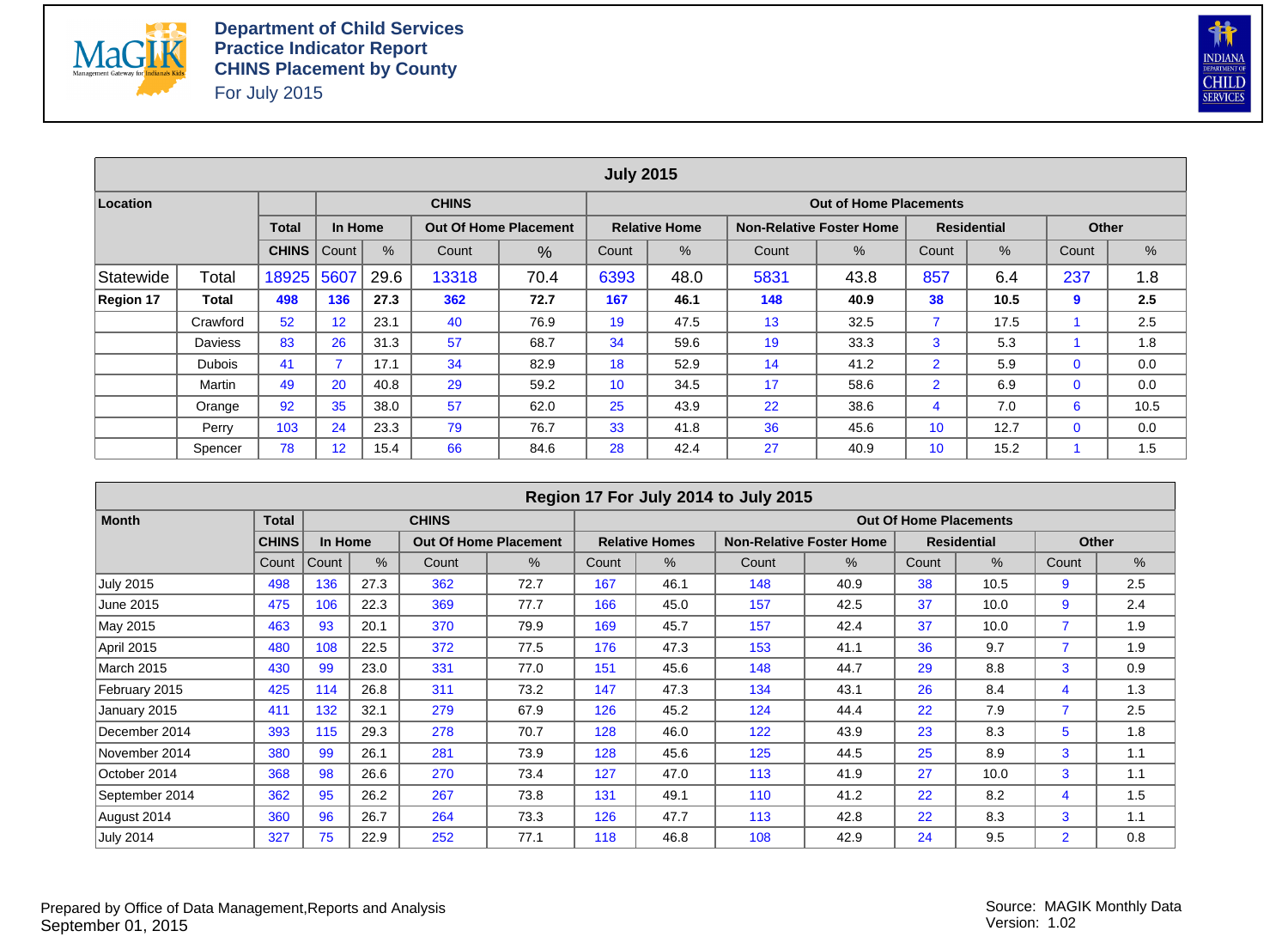



|           |            |              |         |      |                                                                                      |                                                                  | <b>July 2015</b> |                      |     |                                 |    |                    |                |     |  |  |  |
|-----------|------------|--------------|---------|------|--------------------------------------------------------------------------------------|------------------------------------------------------------------|------------------|----------------------|-----|---------------------------------|----|--------------------|----------------|-----|--|--|--|
| Location  |            |              |         |      | <b>CHINS</b>                                                                         |                                                                  |                  |                      |     | <b>Out of Home Placements</b>   |    |                    |                |     |  |  |  |
|           |            | <b>Total</b> | In Home |      |                                                                                      | <b>Out Of Home Placement</b>                                     |                  | <b>Relative Home</b> |     | <b>Non-Relative Foster Home</b> |    | <b>Residential</b> | Other          |     |  |  |  |
|           |            | <b>CHINS</b> | Count   | %    | $\%$<br>$\%$<br>%<br>$\frac{9}{6}$<br>Count<br>Count<br>Count<br>Count<br>%<br>Count |                                                                  |                  |                      |     |                                 |    |                    |                |     |  |  |  |
| Statewide | Total      | 18925        | 5607    | 29.6 | 13318                                                                                | 857<br>237<br>6393<br>5831<br>70.4<br>48.0<br>43.8<br>6.4<br>1.8 |                  |                      |     |                                 |    |                    |                |     |  |  |  |
| Region 18 | Total      | 726          | 174     | 24.0 | 552                                                                                  | 76.0                                                             | 274              | 49.6                 | 220 | 39.9                            | 52 | 9.4                | 6              | 1.1 |  |  |  |
|           | Clark      | 223          | 57      | 25.6 | 166                                                                                  | 74.4                                                             | 61               | 36.7                 | 79  | 47.6                            | 23 | 13.9               | 3              | 1.8 |  |  |  |
|           | Flovd      | 182          | 46      | 25.3 | 136                                                                                  | 74.7                                                             | 75               | 55.1                 | 53  | 39.0                            | 6  | 4.4                | $\overline{2}$ | 1.5 |  |  |  |
|           | Harrison   | 43           | 9       | 20.9 | 34                                                                                   | 79.1                                                             | 24               | 70.6                 | 6   | 17.6                            | 4  | 11.8               | $\mathbf 0$    | 0.0 |  |  |  |
|           | Scott      | 240          | 53      | 22.1 | 187                                                                                  | 77.9                                                             | 100              | 53.5                 | 68  | 36.4                            | 18 | 9.6                |                | 0.5 |  |  |  |
|           | Washington | 38           | 9       | 23.7 | 29                                                                                   | 76.3                                                             | 14               | 48.3                 | 14  | 48.3                            |    | 3.4                | $\mathbf 0$    | 0.0 |  |  |  |

|                   |              |         |      |              |                              |       |                       | Region 18 For July 2014 to July 2015 |                                 |       |                               |                |              |
|-------------------|--------------|---------|------|--------------|------------------------------|-------|-----------------------|--------------------------------------|---------------------------------|-------|-------------------------------|----------------|--------------|
| <b>Month</b>      | <b>Total</b> |         |      | <b>CHINS</b> |                              |       |                       |                                      |                                 |       | <b>Out Of Home Placements</b> |                |              |
|                   | <b>CHINS</b> | In Home |      |              | <b>Out Of Home Placement</b> |       | <b>Relative Homes</b> |                                      | <b>Non-Relative Foster Home</b> |       | <b>Residential</b>            |                | <b>Other</b> |
|                   | Count        | Count   | $\%$ | Count        | $\%$                         | Count | $\%$                  | Count                                | $\%$                            | Count | $\%$                          | Count          | $\%$         |
| <b>July 2015</b>  | 726          | 174     | 24.0 | 552          | 76.0                         | 274   | 49.6                  | 220                                  | 39.9                            | 52    | 9.4                           | 6              | 1.1          |
| June 2015         | 692          | 176     | 25.4 | 516          | 74.6                         | 264   | 51.2                  | 197                                  | 38.2                            | 48    | 9.3                           |                | 1.4          |
| May 2015          | 705          | 188     | 26.7 | 517          | 73.3                         | 250   | 48.4                  | 203                                  | 39.3                            | 55    | 10.6                          | 9              | 1.7          |
| April 2015        | 701          | 217     | 31.0 | 484          | 69.0                         | 226   | 46.7                  | 202                                  | 41.7                            | 50    | 10.3                          | 6              | 1.2          |
| <b>March 2015</b> | 653          | 175     | 26.8 | 478          | 73.2                         | 232   | 48.5                  | 189                                  | 39.5                            | 50    | 10.5                          | $\overline{7}$ | 1.5          |
| February 2015     | 622          | 146     | 23.5 | 476          | 76.5                         | 231   | 48.5                  | 188                                  | 39.5                            | 50    | 10.5                          |                | 1.5          |
| January 2015      | 613          | 140     | 22.8 | 473          | 77.2                         | 229   | 48.4                  | 188                                  | 39.7                            | 46    | 9.7                           | 10             | 2.1          |
| December 2014     | 613          | 143     | 23.3 | 470          | 76.7                         | 238   | 50.6                  | 181                                  | 38.5                            | 44    | 9.4                           |                | 1.5          |
| November 2014     | 620          | 157     | 25.3 | 463          | 74.7                         | 233   | 50.3                  | 178                                  | 38.4                            | 45    | 9.7                           |                | 1.5          |
| October 2014      | 619          | 162     | 26.2 | 457          | 73.8                         | 233   | 51.0                  | 175                                  | 38.3                            | 44    | 9.6                           | 5              | 1.1          |
| September 2014    | 641          | 194     | 30.3 | 447          | 69.7                         | 224   | 50.1                  | 171                                  | 38.3                            | 48    | 10.7                          | 4              | 0.9          |
| August 2014       | 567          | 151     | 26.6 | 416          | 73.4                         | 208   | 50.0                  | 167                                  | 40.1                            | 38    | 9.1                           | 3              | 0.7          |
| <b>July 2014</b>  | 590          | 165     | 28.0 | 425          | 72.0                         | 212   | 49.9                  | 170                                  | 40.0                            | 39    | 9.2                           | 4              | 0.9          |